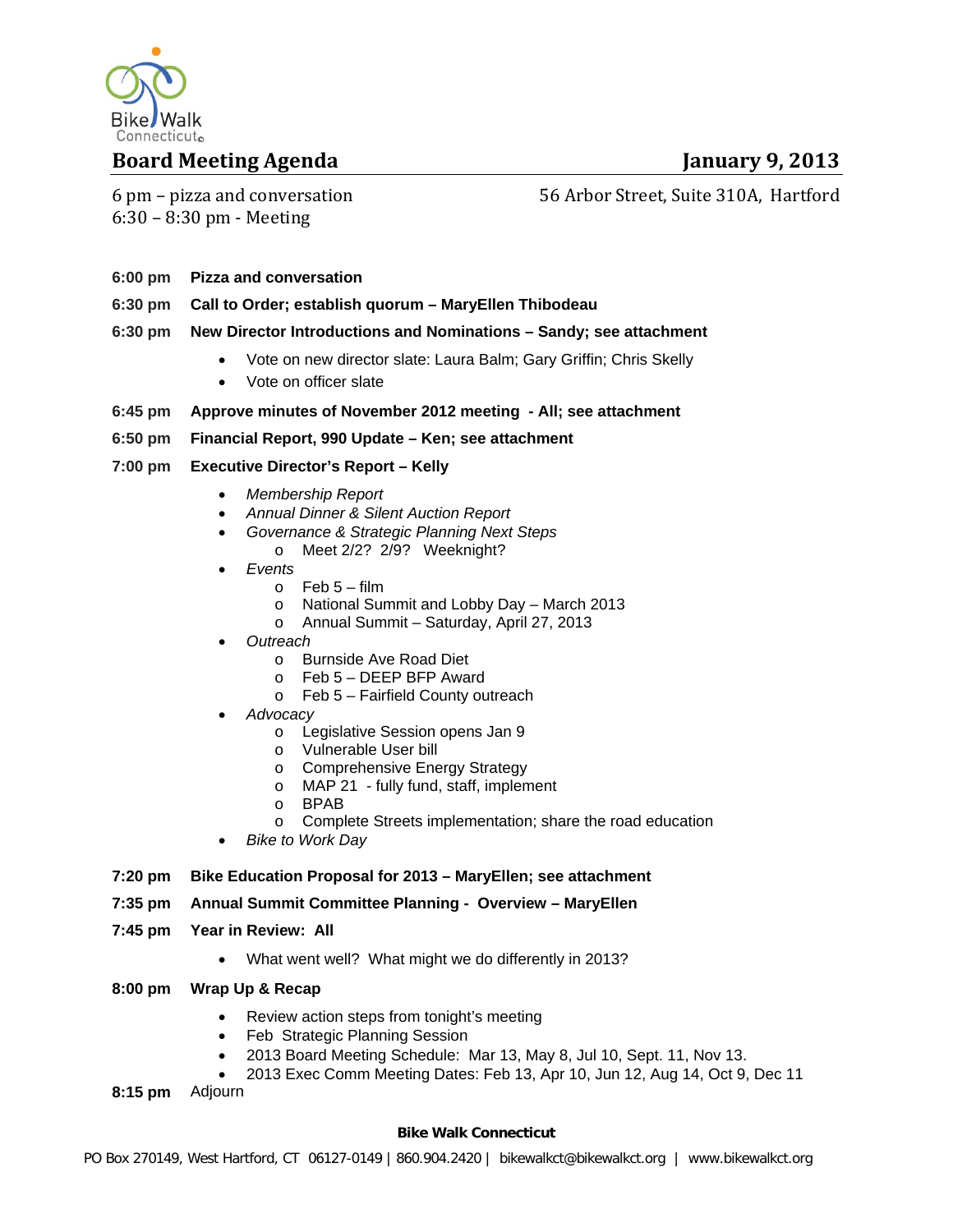#### **Bike Walk Connecticut Meeting of the Board of Directors Wednesday, November 14, 2012, 6:00 -8:00 pm. Bike Walk Connecticut HQ 56 Arbor St., Suite 310A, Hartford, CT 06105**

Attendees: Maryellen Thibodeau, Mark Paquette, Chris Brown, Anne Hayes, Bev Hughes, Kelly Kennedy, Gerry Lafleur, Tom O'Brien, Martha Page, Emily Wolfe

- Meeting called to order at 8PM by President MaryellenThibodeau
- Minutes from September 12, 2012 meeting were approved as corrected.
- Financial Report
	- o Reviewed by Kelly in Ken's absence. We will end the year with a deficit. Unknown what the annual dinner will receipts will be.
	- o There was a donation of \$3,000 from FVTC and \$1 ,000 from Sound Cyclist.
	- o Lease on Arbor St office will go up \$35/mo. New storage at Arbor St. instead of at U-Haul, may save money.
	- o The 990 for 2011 has been filed, but IRS has questions on 2010. There will be no financial penalty.
	- o Corporate funding is becoming more difficult to get. Grant opportunities are decreasing. We need to be proactive in seeking out groups like FVTC and asking them f or money. We need full board support in getting people to attend the annual dinner. Silent auction is our moneymaker. Maryellen suggested that we have a board financial challenge. The board would match every donation up to \$100.
- Membership report.
	- o Our communication base is 3500, but individual memberships are only 174. We need to get people to become members.
		- Individual  $Ms = 118$
		- Family/Household MSHIPS = 32<br>Supporting = 18
		- Supporting  $= 18$
		- $Sustaining = 4$
		- $\blacksquare$  Lifetime = 2
		- Business Class  $= 1$  (VHB)
		- Cycling Club = 3 (Narragansett Bay Wheelmen, Pequot Cyclists. Sound Cyclist)
- United Way donations
	- o We need to send reminder in September. Give people the four-digit code to add to their UW forms.
- BWCT Jersey
	- o Emily showed pictures of the Jersey. Everyone liked the design.
	- o There is a minimum of 50 jerseys for order.
	- o Price for Jersey \$60 for members, \$70 for non members.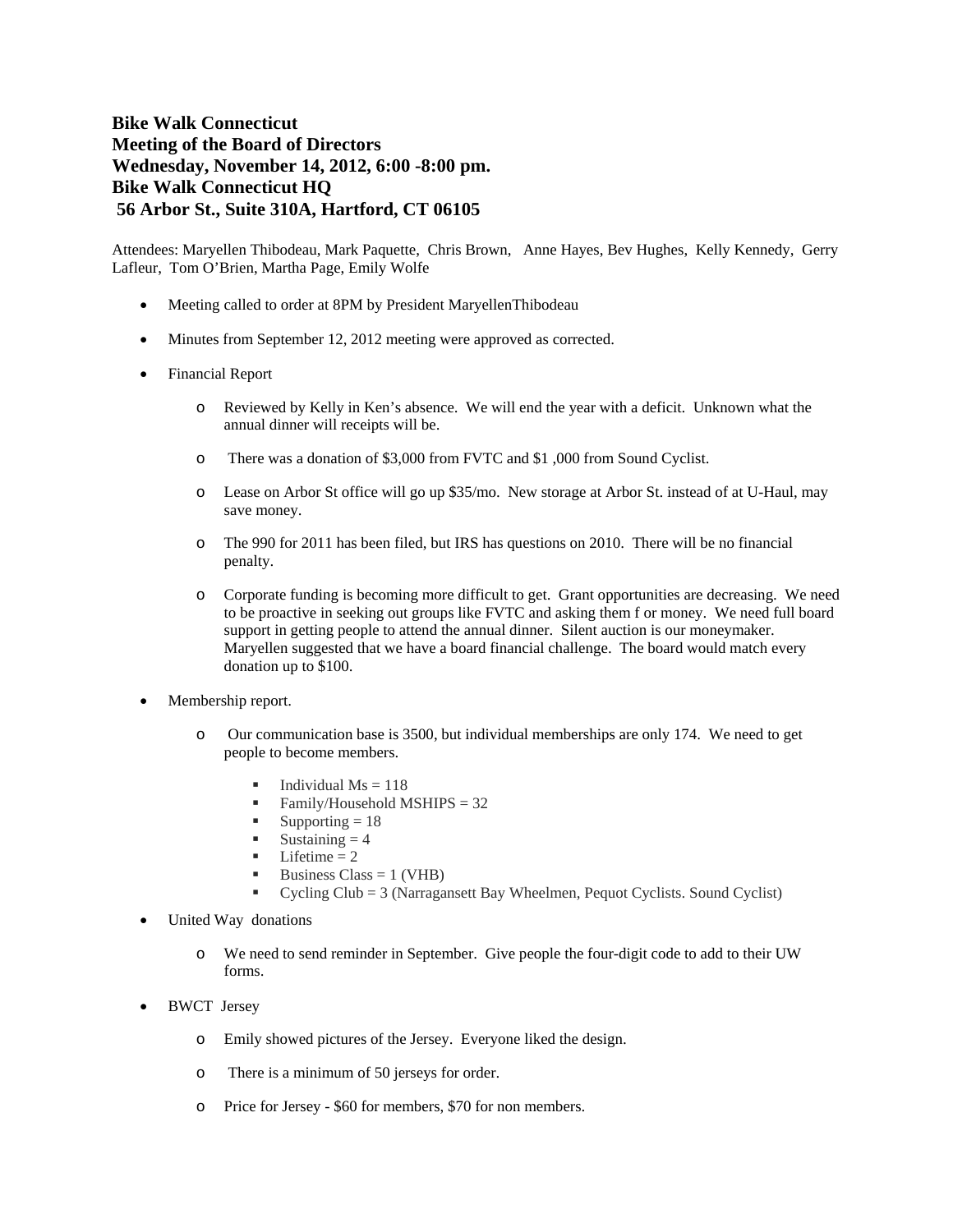- o We will sell them at the Annual Dinner with an envelope at center of each table to hold orders that will be paid by check or credit card.
- Board makeup
	- o Need to replace Anne and Martha who will be leaving the board and one other vacancy.
	- o Many suggestions as to where to look for new board members. Need to look for members from unrepresented counties and someone with financial expertise Martha and Anne are looking for new members. Leadership Greater Hartford has a program of finding people who are looking for board service. This is not a free service, but it may be a good service for BWCT. The search committee will look at corporations and agencies that we want to work with and ask one of their employees to be on Board. The search committee will also look at bike whose members could be approached.
- Strategic plan
	- o Needs success measures, a time line, responsible parties
	- o Needs to be coordinated with the budget and committees.
	- o For strategic planning session, Kelly will prepare an updated version of the strategic plan with proposed timelines, success measures, committee responsibilities, and resource requirements that also aligns with the budget.
- Advocacy
	- o BWCT thinks that Flower Street will not be closed. There may be a pedestrian bridge thanks to the advocacy of Chris, & Tony. This is not definite. There is still safety and cost issues that need to be considered. The advocacy by BWCT members built lots of BWCT exposure.
	- o Kelly will be meeting with DEEP. There is lots of competition for money from DOT and DEEP for safe roads. Complete streets still needs to be implemented in a robust manner. DEEP did get a bronze designation from the Bike Alliance as a bike friendly business. Kevin Sullivan and Dan Esty were instrumental in this.
	- o It is not known how active transportation will fit into the Vulnerable User Bill. Bonding for bike lanes will be not be in new roads bill.
	- $\circ$  Map 21 (Moving Ahead for Progress in the 21<sup>st</sup> Century) is name of the new transportation bill. Implementation at the state level is an open question in CT.
	- o Kelly will be at the CT Bike-Ped Board meeting tomorrow and has asked to be on the board.
- Bike Walk Connecticut's Summit
	- o The date will be announced soon. Location will again be Yale, but in a different building.
- Discover Hartford.
	- o Made about \$11,000 ( if Kelly's salary is not included )
	- o Need to meet with organizations early in the year to plan for 2013 tour
- Bike Education
	- o Train the trainer is being discussed.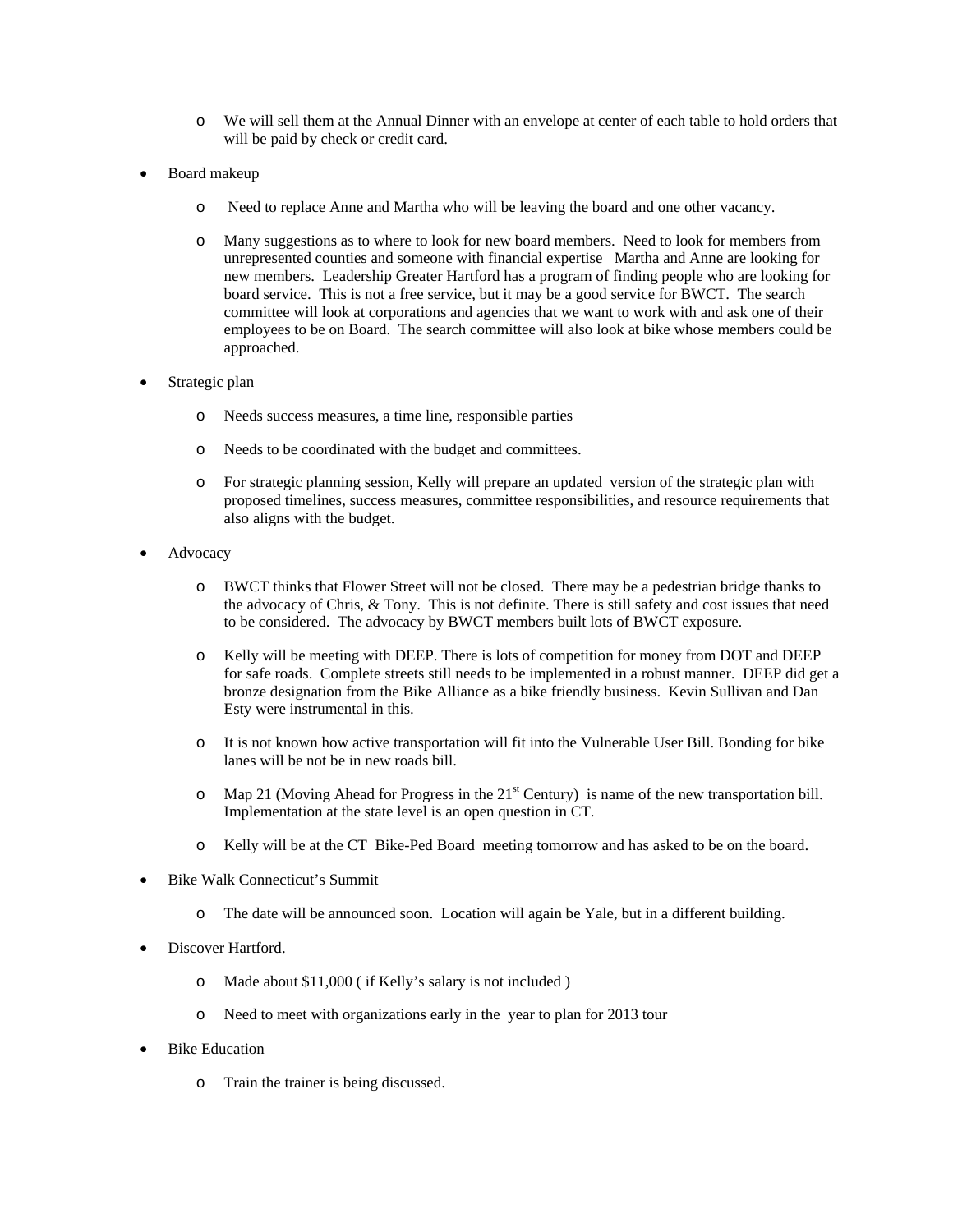- o Becoming easier as we hold classes. LCI seminar will be held at Arbor St.
- Bike to Work
	- o Sandy wants her committee to center on the May bike week event. A Commuter Challenge was suggested.
- **Outreach** 
	- o Kelly has talked to many advocacy and cycling groups in the last month. She is planning an outreach effort to Fairfield County for Feb 2013.
- Motion was made by Mary Ellen to authorize Kelly as contract signatory (specifically for CCSU) and add Kelly as signatory for checks over \$500. It was seconded by Anne and was unanimously approved by the board.
- Trail News
	- o Tom O'Brien talked about East Coast Greenway. He attended the annual meeting of ECG in Bennington last year. Last Saturday he met with ECG and talked about getting a riding manual for Connecticut including the Norwalk River Valley trail. The next step will be a ride next year to Montreal on riverside roads. FVTrail is trying to get rail line finished in Plainville. Jim Cassidy is working with railroad.
	- o A good approach for working with the various agencies blocking development of completed trails is to emphasize tourism. Kelly will use that approach in the coming year.
- Meeting was adjourned at 8:00.

Respectfully Submitted,

Beverly Hughes, Secretary.

Next Board meeting : 1/9/13 - 6:00 (pizza and conversation); Meeting from 6:30 – 8:30

Next Executive committee meeting: 12/12/12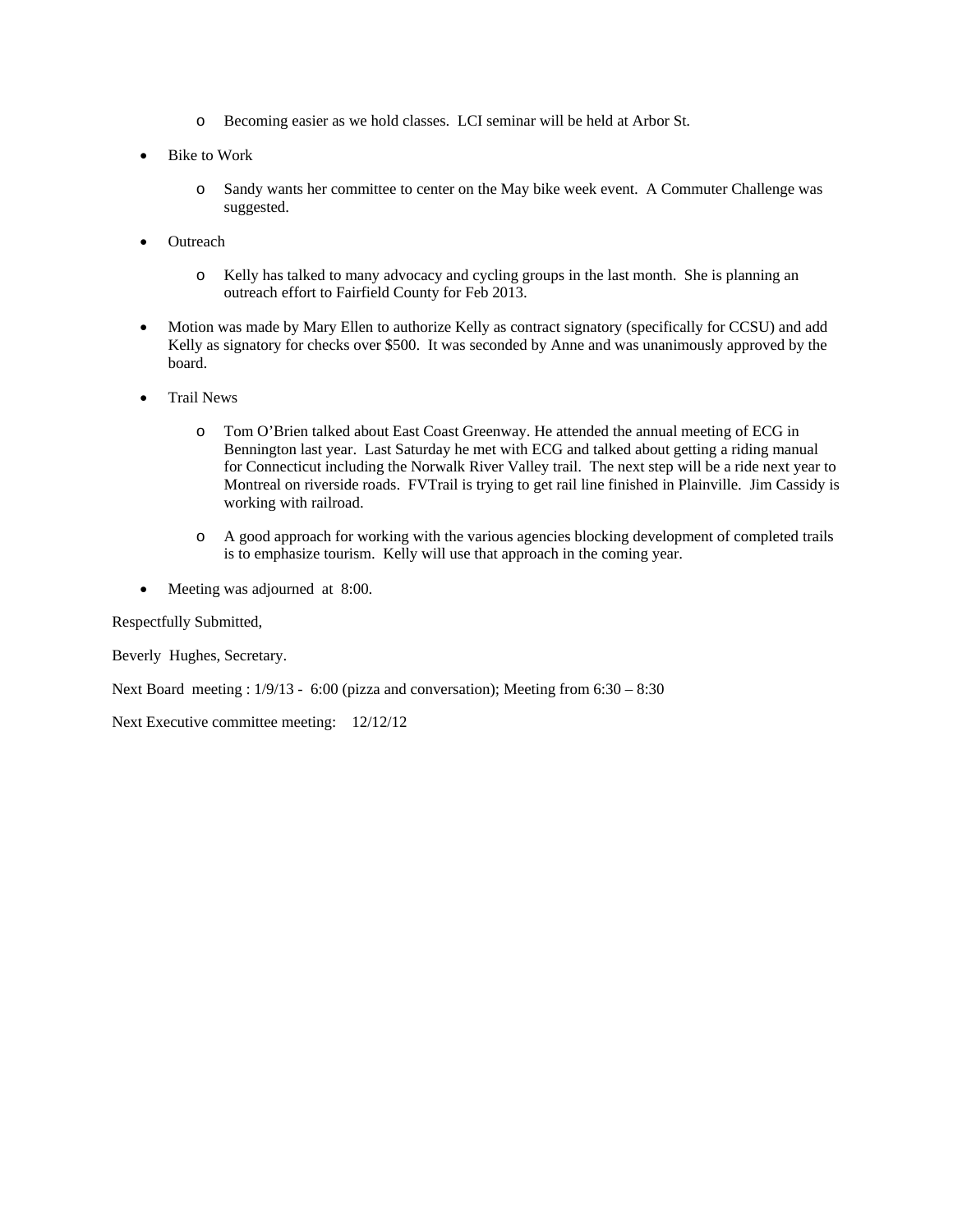### **6:34 PM Bike Walk Connecticut 01/07/13 Balance Sheet Cash Basis As of December 31, 2012**

|                                                         | Dec 31, 12  |
|---------------------------------------------------------|-------------|
| <b>ASSETS</b>                                           |             |
| <b>Current Assets</b><br><b>Checking/Savings</b>        |             |
| <b>Other Income</b>                                     | $-25.00$    |
| 13000 - Petty Cash                                      | $-146.95$   |
| 10000 · Webster Bank - checking                         | 80,025.07   |
| 11000 · PayPal                                          | 18,017.09   |
| $12000 \cdot CD$                                        | 10,584.73   |
| <b>Total Checking/Savings</b>                           | 108,454.94  |
| <b>Total Current Assets</b>                             | 108,454.94  |
| <b>TOTAL ASSETS</b>                                     | 108,454.94  |
| <b>LIABILITIES &amp; EQUITY</b><br>Liabilities          |             |
| <b>Current Liabilities</b>                              |             |
| <b>Accounts Payable</b><br>20000 - Accounts Payable     | -250.00     |
|                                                         |             |
| <b>Total Accounts Payable</b>                           | $-250.00$   |
| <b>Credit Cards</b><br>14000 - Webster Bank Credit Card | 2,207.38    |
|                                                         |             |
| <b>Total Credit Cards</b>                               | 2,207.38    |
| <b>Other Current Liabilities</b>                        |             |
| 24000 - Payroll Liabilities                             | 3,769.55    |
| <b>Total Other Current Liabilities</b>                  | 3,769.55    |
| <b>Total Current Liabilities</b>                        | 5,726.93    |
| <b>Total Liabilities</b>                                | 5,726.93    |
| <b>Equity</b>                                           |             |
| 32000 - Unrestricted Net Assets                         | 109,414.44  |
| <b>Net Income</b>                                       | $-6,686.43$ |
| <b>Total Equity</b>                                     | 102,728.01  |
| <b>TOTAL LIABILITIES &amp; EQUITY</b>                   | 108,454.94  |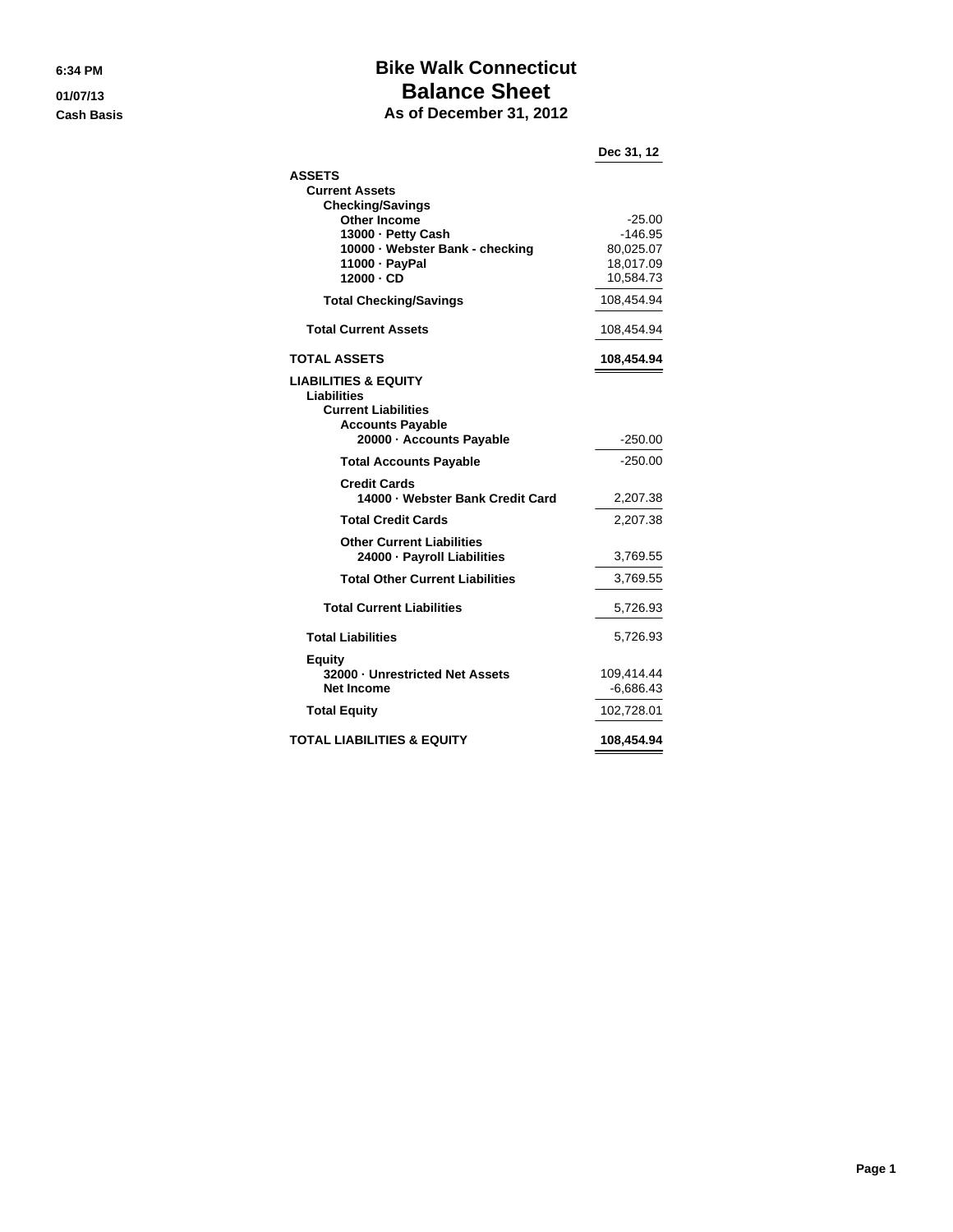### **6:33 PM Bike Walk Connecticut 01/07/13 Profit & Loss Cash Basis January through December 2012**

|                                                                           | Jan - Dec 12 |
|---------------------------------------------------------------------------|--------------|
| <b>Ordinary Income/Expense</b>                                            |              |
| Income                                                                    |              |
| 43400 - Direct Public Support                                             |              |
| 43460 · Legacies and Bequests                                             | 1,835.80     |
| 43410 - Corporate Contributions                                           | 4,300.00     |
| 43450 - Individual Contributions                                          |              |
| 43453 - Annual Appeal                                                     | 2,257.75     |
| 43454 - Employer Mathing Gifts                                            | 1,336.90     |
| 43452 - United Way/Workplace Giving                                       | 218.74       |
| 43450 - Individual Contributions - Other                                  | 2,468.24     |
| Total 43450 - Individual Contributions                                    | 6,281.63     |
| Total 43400 - Direct Public Support                                       | 12,417.43    |
| 47200 - Program Income                                                    |              |
| 47280 - Bike Walk CT Jersey                                               | 1,606.74     |
| 47270 - Hartford Bicycle Rack Project                                     | 2,533.00     |
| 47250 - Bike Education                                                    | 5,705.00     |
| 47210 - Bike to Work                                                      | 9,603.91     |
| 47220 - Memberships                                                       |              |
| 47222 - Membership Dues                                                   |              |
| 47222.2 · Renewal Memberships                                             | 3,738.60     |
| 47222.1 - New Memberships                                                 | 105.00       |
| 47222 - Membership Dues - Other                                           | 2.820.00     |
| Total 47222 - Membership Dues                                             | 6,663.60     |
| 47220 - Memberships - Other                                               | 2,931.55     |
| Total 47220 - Memberships                                                 | 9,595.15     |
| 47240 - Rides and Walks                                                   |              |
| 47244 - Hartford Bike Tour Regi                                           | 800.00       |
| 47244 - Hartford Bike Tour Registration                                   | 14,805.00    |
| 47245 · Discover Hartford Tour Sponsors                                   | 4,638.73     |
| 47246 - Discover Bike Tour Grants                                         | 7,000.00     |
|                                                                           |              |
| Total 47240 - Rides and Walks                                             | 27,243.73    |
| 47240* · Program Service Fees                                             |              |
| 47231 - Annual Dinner                                                     | 7,687.00     |
| 47233 - Silent Auction                                                    | 3,173.00     |
| Total 47240* · Program Service Fees                                       | 10,860.00    |
| 47200 - Program Income - Other                                            | 1,601.20     |
| Total 47200 - Program Income                                              | 68,748.73    |
| <b>Total Income</b>                                                       | 81,166.16    |
| <b>Gross Profit</b>                                                       | 81,166.16    |
| <b>Expense</b>                                                            |              |
| 68300 · Travel and Meetings                                               |              |
| 68320 Travel                                                              | 114.00       |
| 68310 - Conference, Convention, Meeting                                   | 537.50       |
| Total 68300 · Travel and Meetings                                         | 651.50       |
|                                                                           |              |
| 65100* Other Types of Expenses<br>65120* · Insurance - Liability, D and O | 88.00        |
| Total 65100* · Other Types of Expenses                                    | 88.00        |
|                                                                           |              |
| 63000 - Program Services Expenses                                         |              |
| 63950 - Bike Jerseys                                                      | 2,072.50     |
| 63900 - Statewide Summit                                                  | 1,383.91     |
| 63020 - Outside Contract Services                                         | 3,498.38     |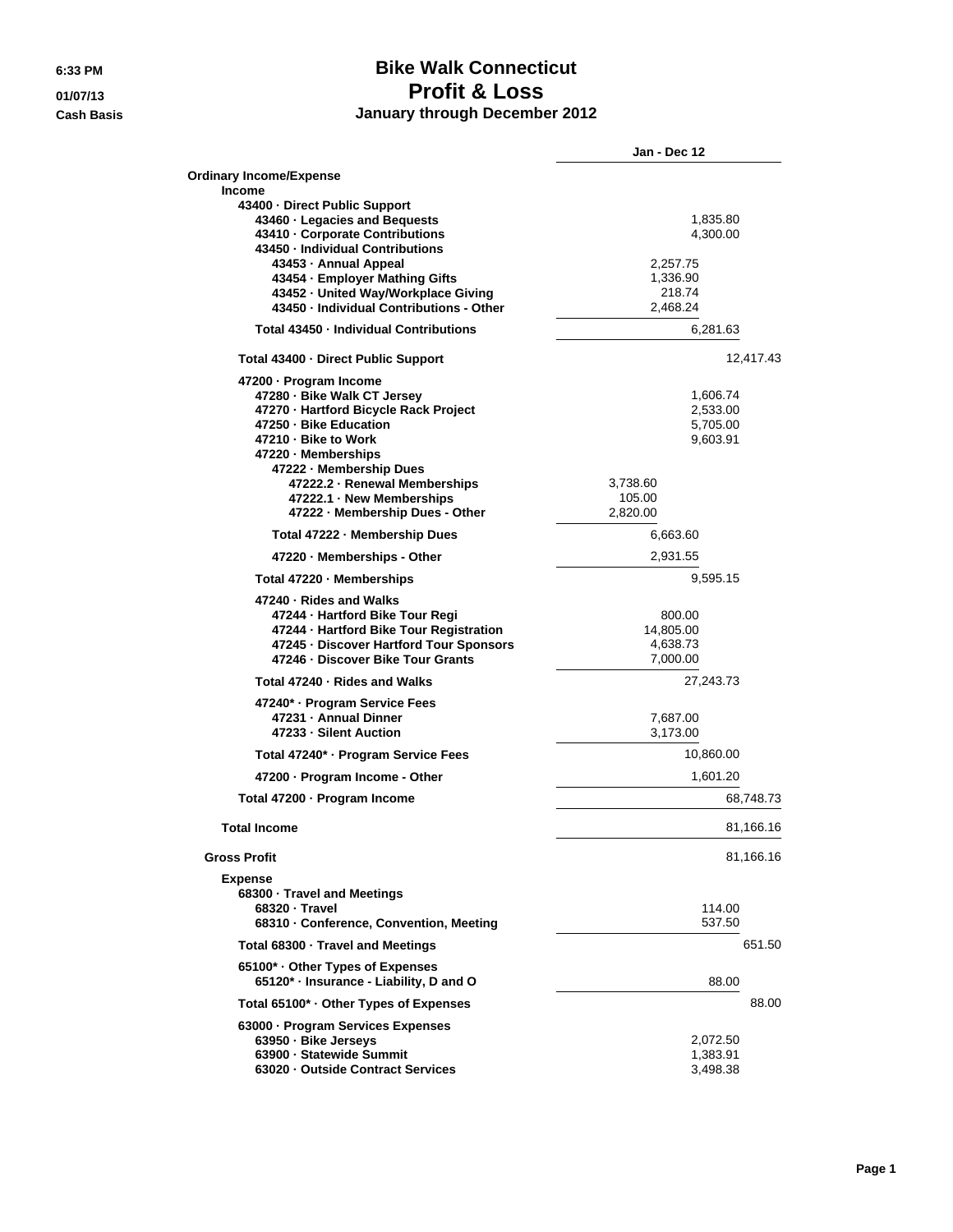### **6:33 PM Bike Walk Connecticut 01/07/13 Profit & Loss Cash Basis January through December 2012**

|                                                                                                                                                                                                                                                                                                                                                                                                                          | Jan - Dec 12                                                                                                     |
|--------------------------------------------------------------------------------------------------------------------------------------------------------------------------------------------------------------------------------------------------------------------------------------------------------------------------------------------------------------------------------------------------------------------------|------------------------------------------------------------------------------------------------------------------|
| 63100 - Annual Dinner<br>$63110 \cdot Printing$<br>63140 · Food and Beverages<br>63100 - Annual Dinner - Other                                                                                                                                                                                                                                                                                                           | 355.18<br>228.51<br>78.00                                                                                        |
| Total 63100 - Annual Dinner                                                                                                                                                                                                                                                                                                                                                                                              | 661.69                                                                                                           |
| 63200 - Silent Auction<br>63220 - Outside Contract Services                                                                                                                                                                                                                                                                                                                                                              | 270.00                                                                                                           |
| Total 63200 - Silent Auction                                                                                                                                                                                                                                                                                                                                                                                             | 270.00                                                                                                           |
| 63300 - Hartford Tour<br>63370 - Equipment rental<br>63350 · Materials<br>63310 - Printing<br>63320 - Outside Contract Services<br>63330 · Supplies<br>63300 - Hartford Tour - Other                                                                                                                                                                                                                                     | 25.00<br>4,613.80<br>2,306.88<br>3,118.85<br>416.96<br>200.00                                                    |
| Total 63300 - Hartford Tour                                                                                                                                                                                                                                                                                                                                                                                              | 10,681.49                                                                                                        |
| 63400 - Bike Education<br>63405 - Contractural Services<br>63440 - Transportaion/Equipment<br>63420 - Coordinator/Instructors                                                                                                                                                                                                                                                                                            | 1,443.75<br>63.77<br>200.00                                                                                      |
| Total 63400 - Bike Education                                                                                                                                                                                                                                                                                                                                                                                             | 1,707.52                                                                                                         |
| 63500 - Bike to Work<br>$63560 \cdot Prizes$<br>63540 - Food<br>63510 · Advertising<br>63500 - Bike to Work - Other                                                                                                                                                                                                                                                                                                      | 1,830.00<br>1,330.00<br>3,876.83<br>200.00                                                                       |
| Total 63500 - Bike to Work                                                                                                                                                                                                                                                                                                                                                                                               | 7,236.83                                                                                                         |
| 63600 · Advocacy Expenses                                                                                                                                                                                                                                                                                                                                                                                                | 1,251.20                                                                                                         |
| Total 63000 - Program Services Expenses                                                                                                                                                                                                                                                                                                                                                                                  | 28,763.52                                                                                                        |
| 65000 · Operations<br>65011 - Board Development<br>65090 - Office Space- Rent<br>65080 · Equipment<br>65330 · Salaries<br>65110 - Marketing/Promotion<br>65001 · Business Registration Fees<br>65005 · Bank Service Charges<br>65005.2 - PayPal Service Charge<br>65005.3 Credit Card Processing Fee<br>65005.2 - PayPal Service Charges<br>65005.1 - Payroll Processing Charges<br>65005 · Bank Service Charges - Other | 233.87<br>4,515.00<br>1,494.85<br>36,538.52<br>50.00<br>385.00<br>447.17<br>315.00<br>294.01<br>575.09<br>386.37 |
| Total 65005 - Bank Service Charges                                                                                                                                                                                                                                                                                                                                                                                       | 2,017.64                                                                                                         |
| 65015 - Membership Dues<br>65020 · Postage, Mailing Service<br>65030 - Printing and Copying<br>65040 · Supplies<br>65050 - Telephone, Telecommunications<br>65060 - Website<br>65120 · Insurance - Liability, D and O<br>65200 · Technology, software, etc.<br>65310 - Conference, Convention, Meeting<br>65320 - Travel                                                                                                 | 400.00<br>574.40<br>5.60<br>115.72<br>1,416.43<br>47.88<br>3,732.15<br>820.87<br>564.44<br>689.85                |
| Total 65000 · Operations                                                                                                                                                                                                                                                                                                                                                                                                 | 53,602.22                                                                                                        |
| 66000 · Payroll Expenses                                                                                                                                                                                                                                                                                                                                                                                                 | 3,425.22                                                                                                         |
| <b>Total Expense</b>                                                                                                                                                                                                                                                                                                                                                                                                     | 86,530.46                                                                                                        |
| <b>Net Ordinary Income</b>                                                                                                                                                                                                                                                                                                                                                                                               | $-5,364.30$                                                                                                      |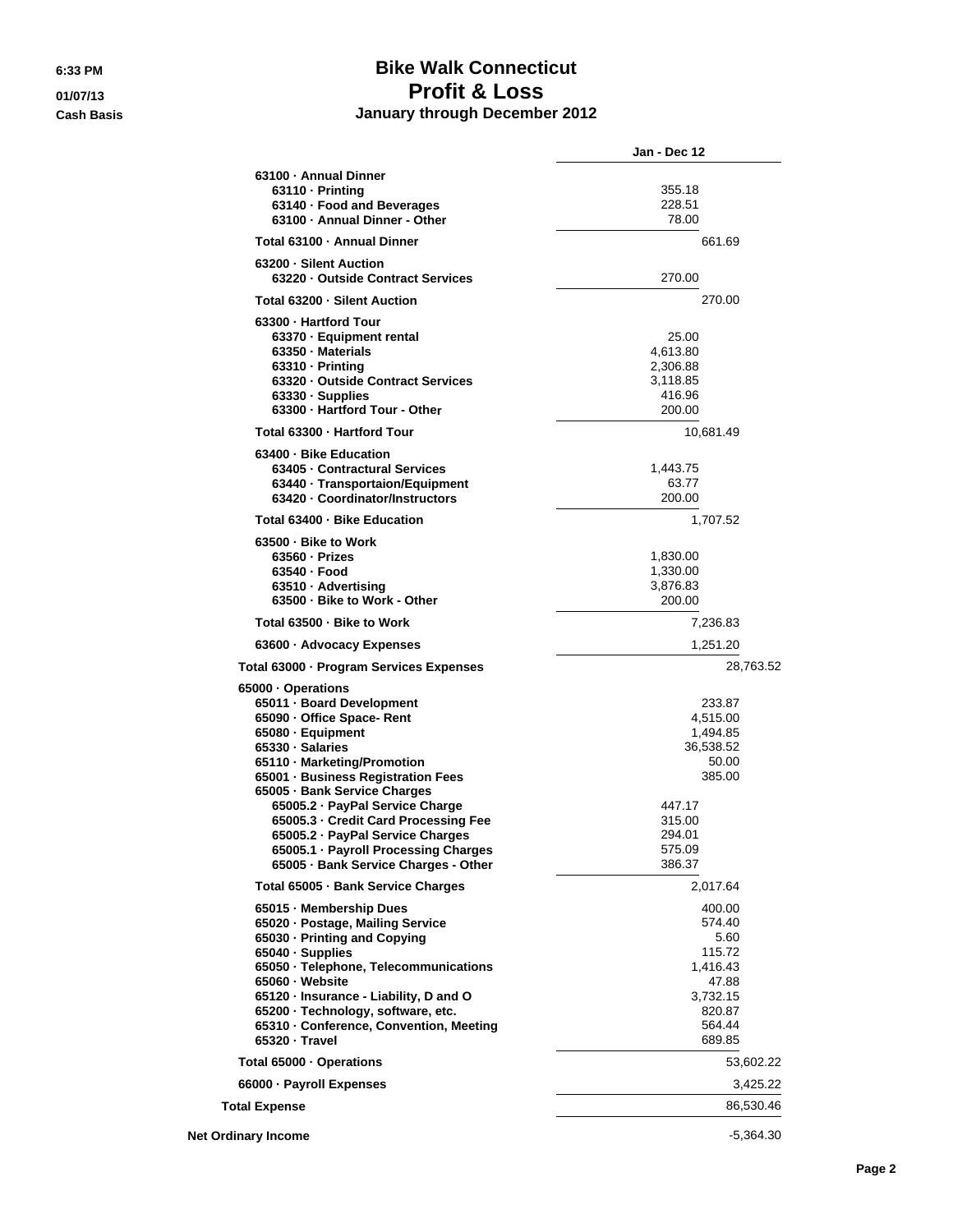### **6:33 PM Bike Walk Connecticut 01/07/13 Profit & Loss Cash Basis January through December 2012**

|                                                                                  | Jan - Dec 12 |  |
|----------------------------------------------------------------------------------|--------------|--|
| <b>Other Income/Expense</b><br><b>Other Expense</b><br>80000 - Ask My Accountant | 1,322.13     |  |
| <b>Total Other Expense</b>                                                       | 1,322.13     |  |
| <b>Net Other Income</b>                                                          | $-1,322.13$  |  |
| Net Income                                                                       | $-6,686.43$  |  |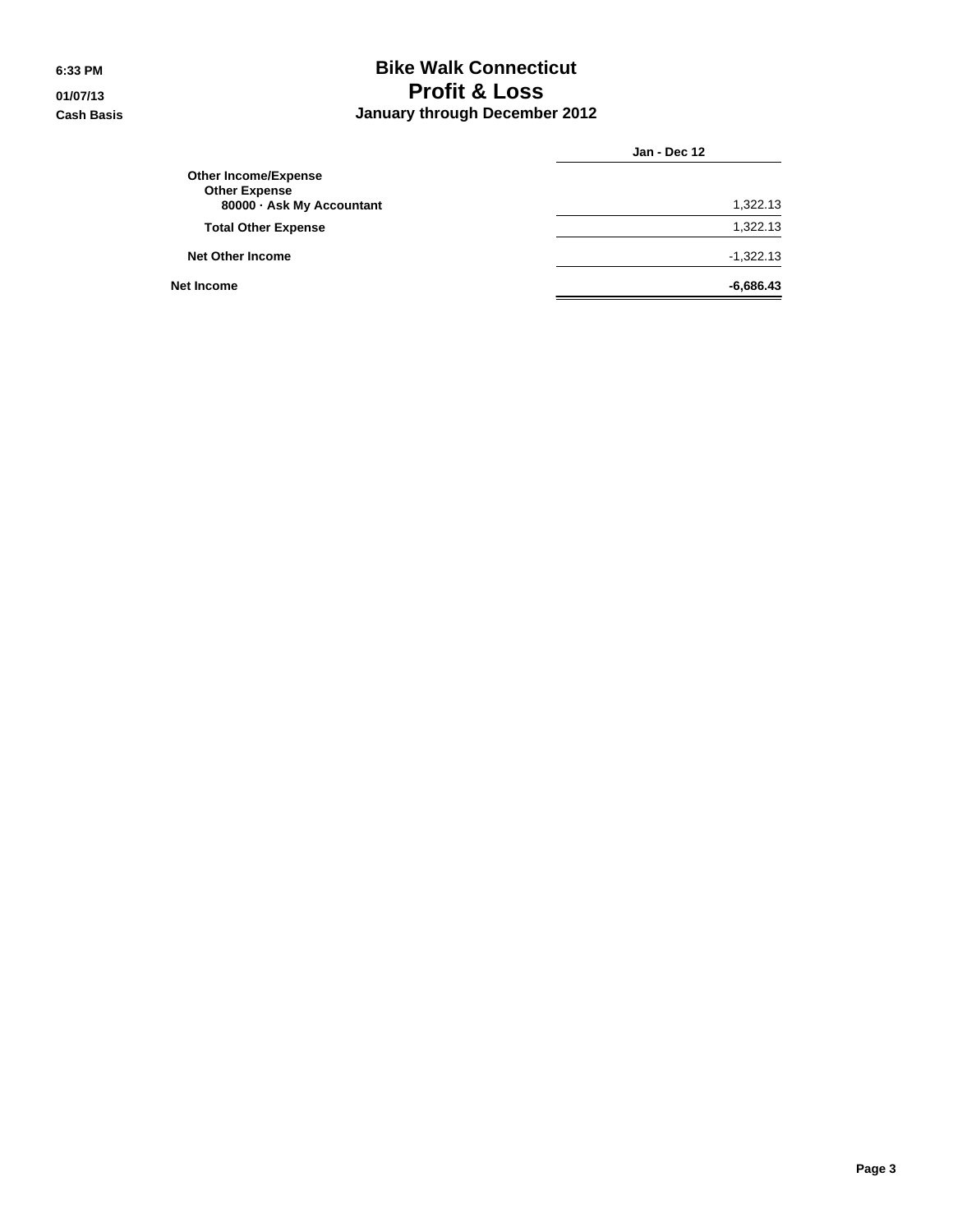**6:35 PM**

**01/07/13**

**Cash Basis**

#### **Bike Walk Connecticut Profit & Loss Budget vs. Actual January through December 2012**

|                                                                                                                                                                                                    | Jan - Dec 12                                 | <b>Budget</b>                      | \$ Over Budget                          | % of Budget              |
|----------------------------------------------------------------------------------------------------------------------------------------------------------------------------------------------------|----------------------------------------------|------------------------------------|-----------------------------------------|--------------------------|
| <b>Ordinary Income/Expense</b>                                                                                                                                                                     |                                              |                                    |                                         |                          |
| Income<br>43400 - Direct Public Support                                                                                                                                                            |                                              |                                    |                                         |                          |
| 43460 · Legacies and Bequests<br>43410 - Corporate Contributions<br>43450 - Individual Contributions                                                                                               | 1.835.80<br>4,300.00                         | 20,000.00                          | $-15,700.00$                            | 21.5%                    |
| 43453 - Annual Appeal<br>43454 · Employer Mathing Gifts                                                                                                                                            | 2,257.75<br>1,336.90                         | 2,500.00                           | $-242.25$                               | 90.3%                    |
| 43452 - United Way/Workplace Giving<br>43450 · Individual Contributions - Other                                                                                                                    | 218.74<br>2,468.24                           | 2,500.00<br>500.00                 | $-2,281.26$<br>1,968.24                 | 8.7%<br>493.6%           |
| Total 43450 - Individual Contributions                                                                                                                                                             | 6,281.63                                     | 5,500.00                           | 781.63                                  | 114.2%                   |
| Total 43400 - Direct Public Support                                                                                                                                                                | 12,417.43                                    | 25,500.00                          | $-13,082.57$                            | 48.7%                    |
| 46400 · Miscellaneous Income<br>46430 - Excess Food Kitty<br>46400 · Miscellaneous Income - Other                                                                                                  | 0.00<br>0.00                                 | 50.00<br>100.00                    | $-50.00$<br>$-100.00$                   | 0.0%<br>0.0%             |
| Total 46400 · Miscellaneous Income                                                                                                                                                                 | 0.00                                         | 150.00                             | $-150.00$                               | 0.0%                     |
| 47200 - Program Income<br>47280 · Bike Walk CT Jersey<br>47270 · Hartford Bicycle Rack Project<br>47250 · Bike Education<br>47210 - Bike to Work<br>47220 - Memberships<br>47222 - Membership Dues | 1,606.74<br>2,533.00<br>5,705.00<br>9,603.91 | 3.000.00                           | 2,705.00                                | 190.2%                   |
| 47222.2 · Renewal Memberships<br>47222.1 - New Memberships<br>47222 - Membership Dues - Other                                                                                                      | 3,738.60<br>105.00<br>2,820.00               | 7,000.00<br>7,000.00               | $-3,261.40$<br>$-6,895.00$              | 53.4%<br>1.5%            |
| Total 47222 - Membership Dues                                                                                                                                                                      | 6,663.60                                     | 14,000.00                          | $-7,336.40$                             | 47.6%                    |
| 47221 · Bike Shop/Business Memberships<br>47220 - Memberships - Other                                                                                                                              | 0.00<br>2.931.55                             | 1,500.00                           | $-1,500.00$                             | 0.0%                     |
| Total 47220 - Memberships                                                                                                                                                                          | 9,595.15                                     | 15,500.00                          | $-5,904.85$                             | 61.9%                    |
| 47240 · Rides and Walks<br>47244 - Hartford Bike Tour Regi<br>47244 - Hartford Bike Tour Registration<br>47245 - Discover Hartford Tour Sponsors<br>47246 - Discover Bike Tour Grants              | 800.00<br>14.805.00<br>4.638.73<br>7,000.00  | 15,000.00<br>10.000.00<br>3,000.00 | $-195.00$<br>$-5,361.27$<br>4,000.00    | 98.7%<br>46.4%<br>233.3% |
| Total 47240 - Rides and Walks                                                                                                                                                                      | 27,243.73                                    | 28,000.00                          | $-756.27$                               | 97.3%                    |
| 47240* - Program Service Fees<br>47231 - Annual Dinner<br>47232 - T-Shirt Sales<br>47233 - Silent Auction                                                                                          | 7,687.00<br>0.00<br>3,173.00                 | 10,000.00<br>1,000.00<br>4,000.00  | $-2,313.00$<br>$-1,000.00$<br>$-827.00$ | 76.9%<br>0.0%<br>79.3%   |
| Total 47240* · Program Service Fees                                                                                                                                                                | 10,860.00                                    | 15,000.00                          | $-4,140.00$                             | 72.4%                    |
| 47200 - Program Income - Other                                                                                                                                                                     | 1,601.20                                     |                                    |                                         |                          |
| Total 47200 - Program Income                                                                                                                                                                       | 68,748.73                                    | 61,500.00                          | 7,248.73                                | 111.8%                   |
| <b>Total Income</b>                                                                                                                                                                                | 81,166.16                                    | 87,150.00                          | $-5,983.84$                             | 93.1%                    |
| <b>Gross Profit</b>                                                                                                                                                                                | 81,166.16                                    | 87,150.00                          | $-5,983.84$                             | 93.1%                    |
| <b>Expense</b><br>68300 · Travel and Meetings<br>68320 · Travel<br>68310 · Conference, Convention, Meeting<br>68300 · Travel and Meetings - Other                                                  | 114.00<br>537.50<br>0.00                     | 325.00                             | $-325.00$                               | 0.0%                     |
| Total 68300 - Travel and Meetings                                                                                                                                                                  | 651.50                                       | 325.00                             | 326.50                                  | 200.5%                   |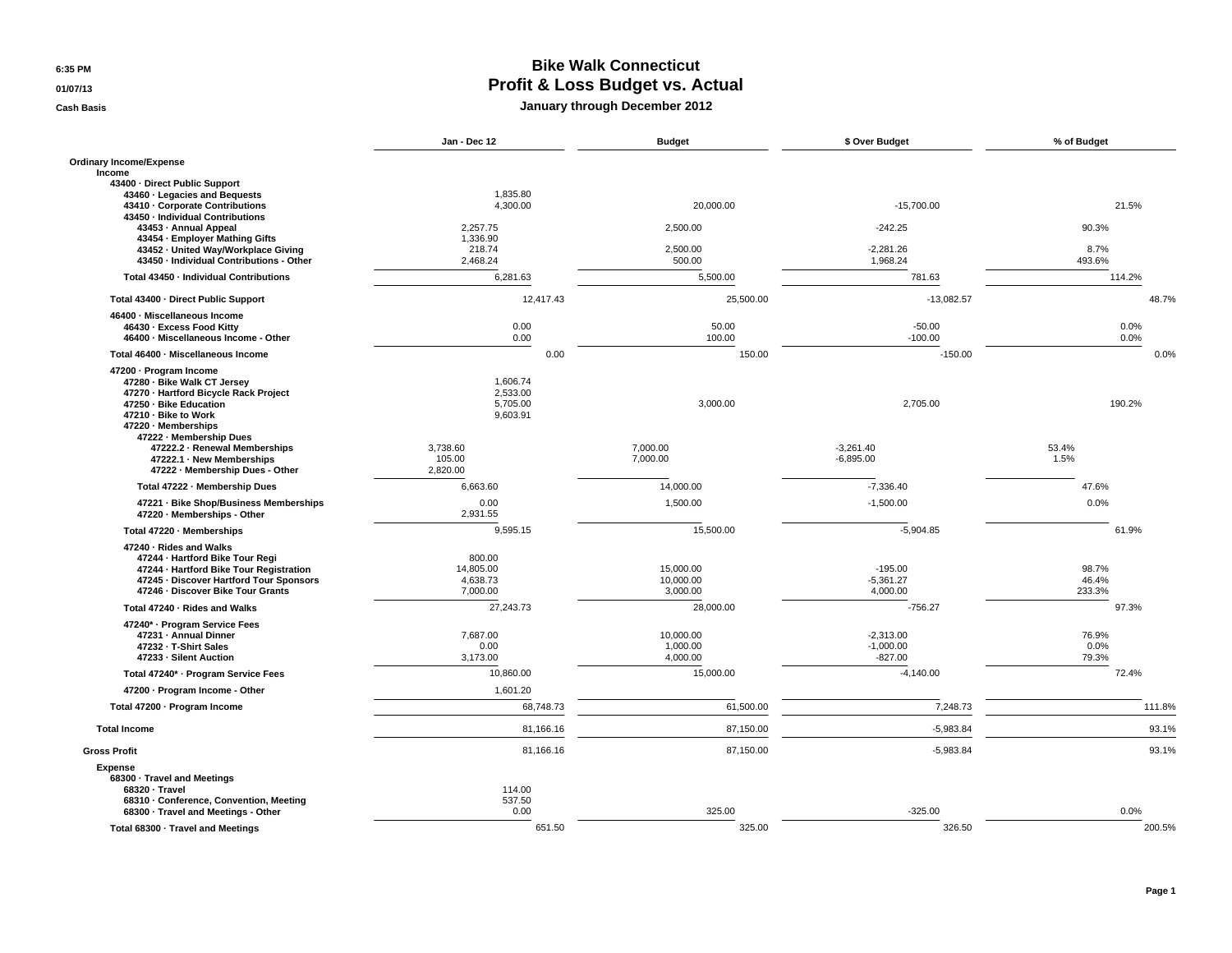**6:35 PM**

**01/07/13**

**Cash Basis**

#### **Bike Walk Connecticut Profit & Loss Budget vs. Actual January through December 2012**

|                                                                                                                                                                                                                      | Jan - Dec 12                                                          | <b>Budget</b>                                                    | \$ Over Budget                                                        | % of Budget                                         |
|----------------------------------------------------------------------------------------------------------------------------------------------------------------------------------------------------------------------|-----------------------------------------------------------------------|------------------------------------------------------------------|-----------------------------------------------------------------------|-----------------------------------------------------|
| 65100* Other Types of Expenses<br>65120* · Insurance - Liability, D and O                                                                                                                                            | 88.00                                                                 |                                                                  |                                                                       |                                                     |
| Total 65100* · Other Types of Expenses                                                                                                                                                                               | 88.00                                                                 |                                                                  |                                                                       |                                                     |
| 62800 - Facilities and Equipment<br>62870 · Property Insurance<br>62800 - Facilities and Equipment - Other                                                                                                           | 0.00<br>0.00                                                          | 2,100.00<br>2,000.00                                             | $-2,100.00$<br>$-2,000.00$                                            | 0.0%<br>0.0%                                        |
| Total 62800 - Facilities and Equipment                                                                                                                                                                               | 0.00                                                                  | 4,100.00                                                         | $-4,100.00$                                                           | 0.0%                                                |
| 63000 · Program Services Expenses<br>63950 · Bike Jerseys<br>63900 · Statewide Summit<br>63800 - Hartford Bicycle Rack Project<br>63801 - Contract Servicess                                                         | 2,072.50<br>1,383.91<br>0.00                                          | 1,500.00                                                         | $-1,500.00$                                                           | 0.0%                                                |
| Total 63800 - Hartford Bicycle Rack Project                                                                                                                                                                          | 0.00                                                                  | 1,500.00                                                         | $-1,500.00$                                                           | 0.0%                                                |
| $63010 \cdot \text{Prining}$<br>63020 · Outside Contract Services<br>63100 - Annual Dinner<br>$63110 \cdot \text{Printing}$<br>$63130 \cdot$ Supplies                                                                | 0.00<br>3,498.38<br>355.18<br>0.00                                    | 500.00<br>250.00<br>250.00                                       | $-500.00$<br>105.18<br>$-250.00$                                      | 0.0%<br>142.1%<br>0.0%                              |
| 63140 · Food and Beverages<br>$63160 \cdot$ Postage<br>63100 · Annual Dinner - Other                                                                                                                                 | 228.51<br>0.00<br>78.00                                               | 4,000.00<br>250.00                                               | $-3,771.49$<br>$-250.00$                                              | 5.7%<br>0.0%                                        |
| Total 63100 · Annual Dinner                                                                                                                                                                                          | 661.69                                                                | 4,750.00                                                         | $-4,088.31$                                                           | 13.9%                                               |
| 63200 - Silent Auction<br>63220 - Outside Contract Services                                                                                                                                                          | 270.00                                                                |                                                                  |                                                                       |                                                     |
| Total 63200 - Silent Auction                                                                                                                                                                                         | 270.00                                                                |                                                                  |                                                                       |                                                     |
| 63300 - Hartford Tour<br>63370 - Equipment rental<br>63350 - Materials<br>$63310 \cdot \text{Printing}$<br>63320 - Outside Contract Services<br>63330 · Supplies<br>63340 · Postage<br>63300 - Hartford Tour - Other | 25.00<br>4.613.80<br>2,306.88<br>3,118.85<br>416.96<br>0.00<br>200.00 | 500.00<br>2.000.00<br>2,000.00<br>2,000.00<br>1,000.00<br>500.00 | $-475.00$<br>2.613.80<br>306.88<br>1,118.85<br>$-583.04$<br>$-500.00$ | 5.0%<br>230.7%<br>115.3%<br>155.9%<br>41.7%<br>0.0% |
| Total 63300 - Hartford Tour                                                                                                                                                                                          | 10,681.49                                                             | 8,000.00                                                         | 2,681.49                                                              | 133.5%                                              |
| 63400 · Bike Education<br>$63406 \cdot \text{Printing}$<br>63405 - Contractural Services<br>63401 - Travel<br>63440 · Transportaion/Equipment<br>63420 · Coordinator/Instructors<br>63410 · Supplies                 | 0.00<br>1,443.75<br>0.00<br>63.77<br>200.00<br>0.00                   | 100.00<br>5,000.00<br>100.00<br>250.00                           | $-100.00$<br>$-3,556.25$<br>$-100.00$<br>$-250.00$                    | $0.0\%$<br>28.9%<br>0.0%<br>0.0%                    |
| Total 63400 - Bike Education                                                                                                                                                                                         | 1,707.52                                                              | 5,450.00                                                         | $-3,742.48$                                                           | 31.3%                                               |
| 63500 - Bike to Work<br>63560 - Prizes<br>63540 - Food<br>63510 · Advertising<br>63500 - Bike to Work - Other                                                                                                        | 1,830.00<br>1,330.00<br>3,876.83<br>200.00                            | 500.00                                                           | $-300.00$                                                             | 40.0%                                               |
| Total 63500 - Bike to Work                                                                                                                                                                                           | 7,236.83                                                              | 500.00                                                           | 6,736.83                                                              | 1,447.4%                                            |
| 63600 · Advocacy Expenses                                                                                                                                                                                            | 1,251.20                                                              |                                                                  |                                                                       |                                                     |
| Total 63000 - Program Services Expenses                                                                                                                                                                              | 28,763.52                                                             | 20,700.00                                                        | 8,063.52                                                              | 139.0%                                              |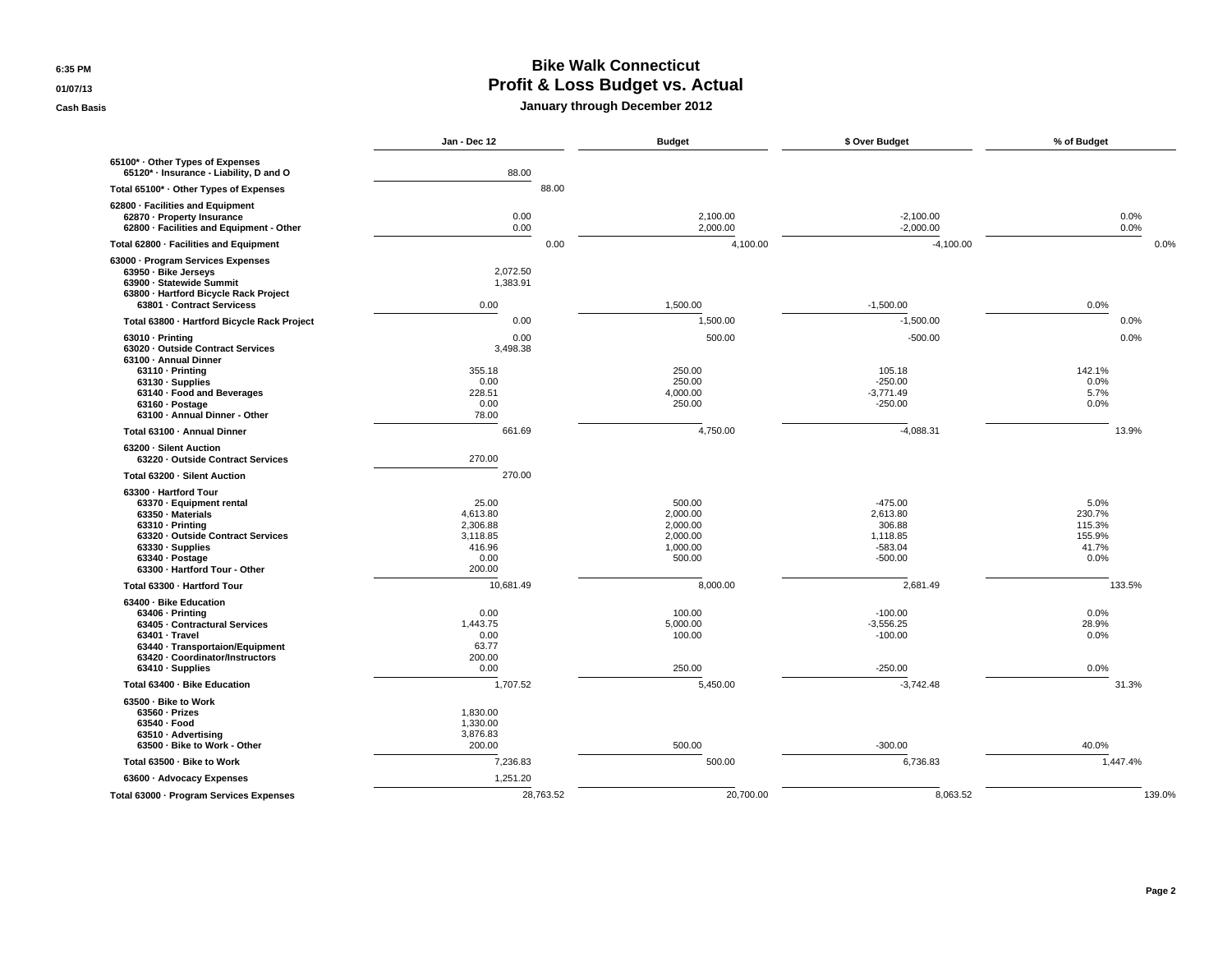**6:35 PM**

**01/07/13**

**Cash Basis**

### **Bike Walk Connecticut Profit & Loss Budget vs. Actual**

#### **January through December 2012**

|                                         | Jan - Dec 12 | <b>Budget</b> | \$ Over Budget | % of Budget |
|-----------------------------------------|--------------|---------------|----------------|-------------|
| 65000 · Operations                      |              |               |                |             |
| 65011 · Board Development               | 233.87       |               |                |             |
| 65090 · Office Space- Rent              | 4,515.00     | 4,800.00      | $-285.00$      | 94.1%       |
| 65080 · Equipment                       | 1,494.85     | 1,800.00      | $-305.15$      | 83.0%       |
| 65340 · Benefits/Employment Taxes       | 0.00         | 2,000.00      | $-2,000.00$    | 0.0%        |
| 65330 · Salaries                        | 36,538.52    | 45,000.00     | $-8,461.48$    | 81.2%       |
| 65110 · Marketing/Promotion             | 50.00        |               |                |             |
| 65001 · Business Registration Fees      | 385.00       | 750.00        | $-365.00$      | 51.3%       |
| 65005 - Bank Service Charges            |              |               |                |             |
| 65005.2 · PayPal Service Charge         | 447.17       |               |                |             |
| 65005.3 - Credit Card Processing Fee    | 315.00       |               |                |             |
| 65005.2 - PayPal Service Charges        | 294.01       |               |                |             |
| 65005.1 - Payroll Processing Charges    | 575.09       |               |                |             |
| 65005 · Bank Service Charges - Other    | 386.37       | 2,000.00      | $-1,613.63$    | 19.3%       |
| Total 65005 - Bank Service Charges      | 2,017.64     | 2,000.00      | 17.64          | 100.9%      |
| 65010 · Books, Subscriptions, Reference | 0.00         | 250.00        | $-250.00$      | 0.0%        |
| 65015 - Membership Dues                 | 400.00       | 500.00        | $-100.00$      | 80.0%       |
| 65020 · Postage, Mailing Service        | 574.40       | 1,000.00      | $-425.60$      | 57.4%       |
| 65030 - Printing and Copying            | 5.60         | 1,000.00      | $-994.40$      | 0.6%        |
| 65040 · Supplies                        | 115.72       | 1,500.00      | $-1.384.28$    | 7.7%        |
| 65050 · Telephone, Telecommunications   | 1.416.43     | 1.000.00      | 416.43         | 141.6%      |
| 65060 - Website                         | 47.88        | 1.500.00      | $-1.452.12$    | 3.2%        |
| 65120 · Insurance - Liability, D and O  | 3,732.15     | 4.000.00      | $-267.85$      | 93.3%       |
| 65200 · Technology, software, etc.      | 820.87       |               |                |             |
| 65310 · Conference, Convention, Meeting | 564.44       | 500.00        | 64.44          | 112.9%      |
| 65320 · Travel                          | 689.85       | 1,000.00      | $-310.15$      | 69.0%       |
| Total 65000 - Operations                | 53,602.22    | 68,600.00     | $-14,997.78$   | 78.1%       |
| 66000 · Payroll Expenses                | 3,425.22     |               |                |             |
| <b>Total Expense</b>                    | 86,530.46    | 93,725.00     | $-7,194.54$    | 92.3%       |
| <b>Net Ordinary Income</b>              | $-5,364.30$  | $-6,575.00$   | 1,210.70       | 81.6%       |
| Other Income/Expense                    |              |               |                |             |
| <b>Other Expense</b>                    |              |               |                |             |
| 80000 - Ask My Accountant               | 1,322.13     |               |                |             |
| <b>Total Other Expense</b>              | 1,322.13     |               |                |             |
| <b>Net Other Income</b>                 | $-1,322.13$  |               |                |             |
|                                         |              |               |                |             |
| <b>Net Income</b>                       | $-6,686.43$  | $-6,575.00$   | $-111.43$      | 101.7%      |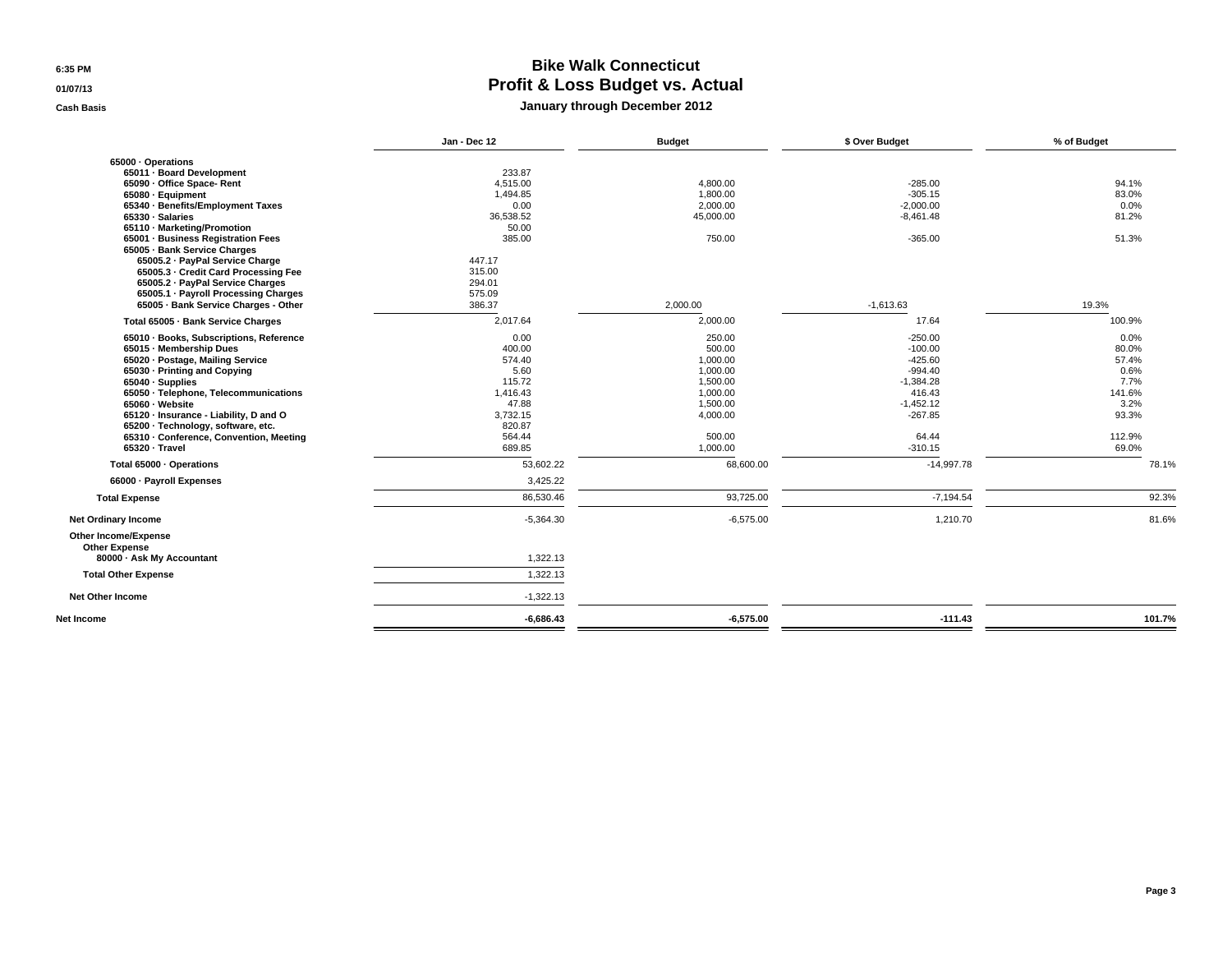# **January 2013**

# **Nominees for Bike Walk Connecticut Board of Directors and Officers**

**Nominating Committee:** Sandy Fry; Anne I. Hayes; Martha Page

**Board Nominations:** Nominations for the Board of Directors and the Executive committee follow. Information forms are provided for each of the proposed new board members.

*The Nominating Committee recommends that the Board act upon these nominations at the January 9 meeting.*

#### **SLATE OF NOMINEES FOR 2013 BIKE WALK CT BOARD OF DIRECTORS AND OFFICERS**

## **Nominees for Board of Directors:**

**Terms ending in December 2013:** Board opening Board opening

#### **Terms ending in December 2014**

Laura Baum\* Chris Skelly\*

#### **Terms ending in December 2015**

Chris Brown Richard Durishin Gary Griffin\* Beverly Hughes Tom O'Brien \*Indicates a new board member

# **Nominees for Officers:**

President: MaryEllen Thibodeau **Vice President:** Chris Brown **Treasurer: Ken Livingston Recording Secretary:**  Emily Wolfe

# *Those continuing to serve on the Board:*

**Terms ending in 2013:** Sandy Fry Emily Wolfe Luis Rivera

**Terms ending in 2014:** Ken Livingston Stuart Popper MaryEllen Thibodeau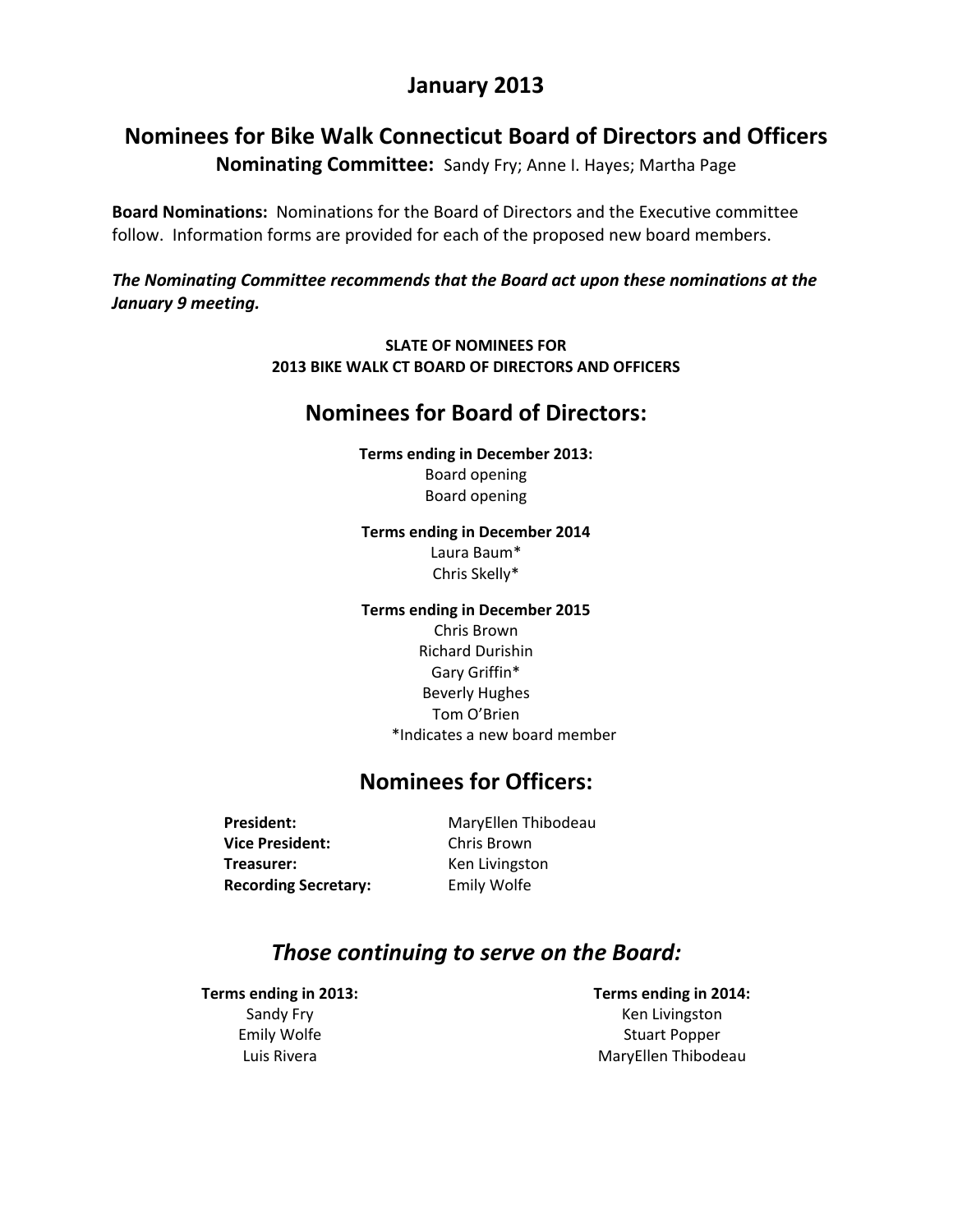#### **BIKE WALK CONNECTICUT**

#### **PROSPECTIVE BOARD MEMBER INFORMATION FORM**

**Name:** Laura Baum

**Home Address:** 24 In Town Ter, Middletown, CT 06457

**Home phone: Work phone:** 

**Cell phone:** 503-936-7843 **Preferred contact number:** Cell

**Profession:** Project Manager

**Employer (if applicable):** Wesleyan University

**E-mail:** laura.madeline.baum@gmail.com

#### **Qualifications, including other board experience. Please include a description of your role with each non profit that you are involved:**

I worked for three years as Residential Outreach Specialist (and Interim Executive Director) for St. Paul Smart Trips, a non-profit sustainable transportation advocacy organization. In my work there I was involved in strategic planning, program development, volunteer management, event planning, budgeting, grant writing/reporting and many other areas. Most recently, I was an active volunteer for Bike Pittsburgh. I advised their staff on how they could incorporate individualized social marketing in their programming.

My husband and I recently moved to CT, so I am not currently involved in any other non-profits.

**Do you have expertise and interest in any of the following?** (Please check the applicable categories)

\_\_ Finance \_\_ Public Relations \_X Marketing \_\_\_ Human Resources \_X\_ Technology \_\_\_ Fundraising – Individuals \_\_\_ Fundraising – Corporate \_\_X Political Advocacy \_X\_ Strategic Planning Investment Management X Communications X Social Media Membership Recruitment \_\_X Grant Writing \_\_ Web Design Other areas of expertise:

As I mentioned above, I have experience doing program management for bike/walk advocacy organizations. My background is in Urban Planning and I also have expertise in infrastructure planning and urban design.

#### **Please describe your interest in biking and walking advocacy and education and why you want to serve on the board of Bike Walk Connecticut.**

Since leaving college I have dedicated my professional and volunteer time to improving the communities I live in from the perspective of housing affordability, transportation access and mobility, and overall livability. I feel particularly passionate about making Connecticut a place where every transportation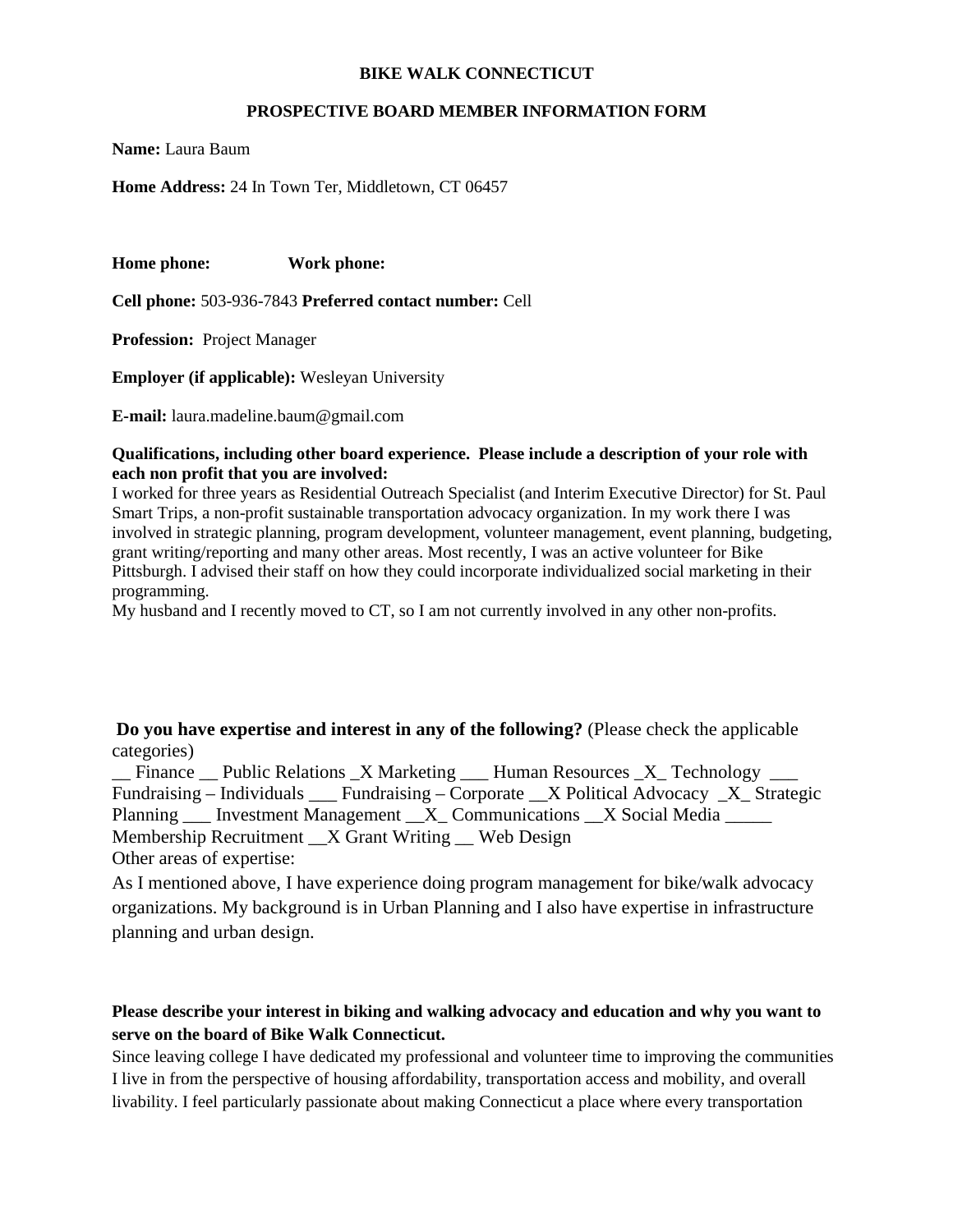option is safe and easy. I care about many aspects of biking and walking including advocating for better laws and policies, working with local governments to improve infrastructure, and encouraging individuals to choose to bike and walk. I am excited that Bike Walk Connecticut board members play an active role in the organization. I hope my background in transportation advocacy can help the organization work towards its mission.

#### **What other non-profit organizations are you actively involved in?**

Having recently relocated here from Pittsburgh, I am not currently involved in any other non-profits.

**Time Availability.** *Currently Bike Walk Connecticut has one staff member, our Executive Director. Board members are expected to serve as an officer or committee chair and be actively involved in the operation of the organization and its activities. Currently, the board meets every other month in person with executive committee meetings in the off months. The board also works informally between meetings via email.* 

**What time commitment for board activities, including committee work, will you be able to make?**  I am definitely available for monthly (or bi-monthly) board meetings. I work part-time at Wesleyan University and spend the rest of my time with my one-year-old. My schedule is very flexible. I estimate I could dedicate an additional 5-10 hours per month for committee work.

#### **Name and contact information of two references.**

Scott Bricker, Executive Director, Bike Pittsburgh, 412-325-4334, scott@bike-pgh.org -- *I volunteered with Bike PGH* Jessica Treat, Executive Director, St. Paul Smart Trips, 651-224-8555 x20, Jessica@smart-trips.org *-- I worked for St. Paul Smart Trips*

*If you have any questions regarding the board, please contact Sandy Fry, Nominating Committee chair at 860-247-5329 x3090 or sfry@hartfordtransit.org*

*Please return form to sfry@hartfordtransit.org*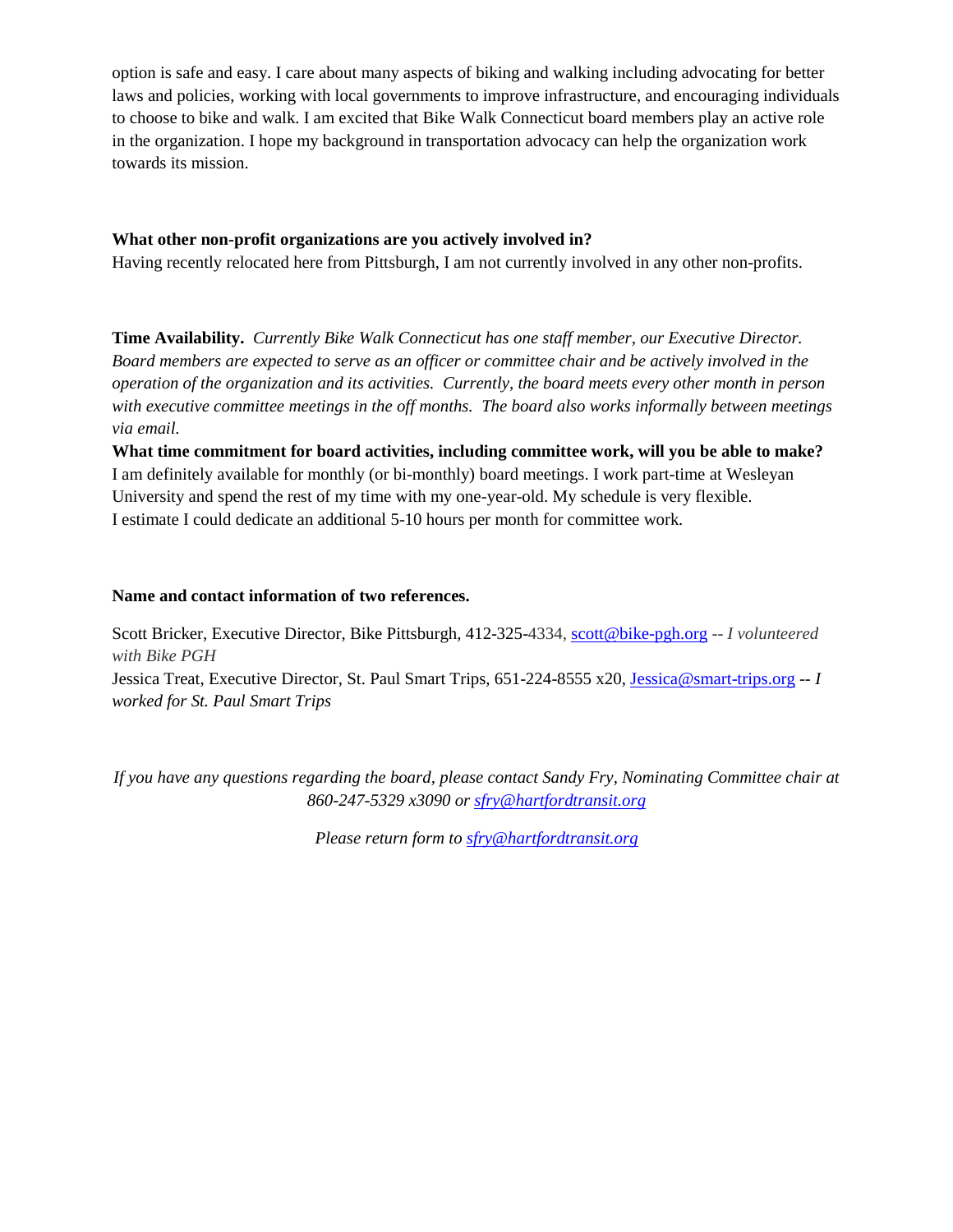#### **BIKE WALK CONNECTICUT**

#### **PROSPECTIVE BOARD MEMBER INFORMATION FORM**

**Name: Chris Skelly** 

**Home Address: 5 Stonebridge Lane West Hartford, CT 06107** 

**Home phone: 860-561-4530 Work phone:** 

**Cell phone: 860-977-1404 Preferred contact number:** 

**Profession:** 

**Employer (if applicable):** 

**E-mail: cebskelly@comcast.net** 

**Qualifications, including other board experience. Please include a description of your role with each non profit that you are involved: My resume was provided to Mary Ellen Thibodeau.** 

**Covenant Congregational Church: Various roles, including Vice Chair, Trustee Board Chair, Christian Education Chair, Building Committee Chair (1998-2009)** 

**HopeWorks: Board member and Board Chair (2008-1/2013)** 

**Mayor's Charity Ball: Treasurer, Chair (2009-6/2013)** 

**Wheeler Clinic: Trustee, Audit Committee chair (2010-present)** 

**Literacy Volunteers: tutor for ESOL (2010-present)** 

**Do you have expertise and interest in any of the following?** (Please check the applicable categories)

\_\_\_x Finance \_\_ Public Relations \_\_x Marketing \_\_\_ Human Resources \_\_\_ Technology \_x\_\_ Fundraising – Individuals  $\Box$  Fundraising – Corporate  $\Box$  Political Advocacy  $\Box x$  Strategic Planning \_\_\_ Investment Management \_\_\_\_ Communications \_\_\_ Social Media \_\_\_\_\_ Membership Recruitment \_\_ Grant Writing \_\_ Web Design Other areas of expertise:

\_\_\_\_\_\_\_\_\_\_\_\_\_\_\_\_\_\_\_\_\_\_\_\_\_\_\_\_\_\_\_\_\_\_\_\_\_\_\_\_\_\_\_\_\_\_\_\_\_\_\_\_\_\_\_\_\_\_\_\_\_\_\_\_\_\_\_\_\_\_\_\_\_\_\_\_

**Please describe your interest in biking and walking advocacy and education and why you want to serve on the board of Bike Walk Connecticut.**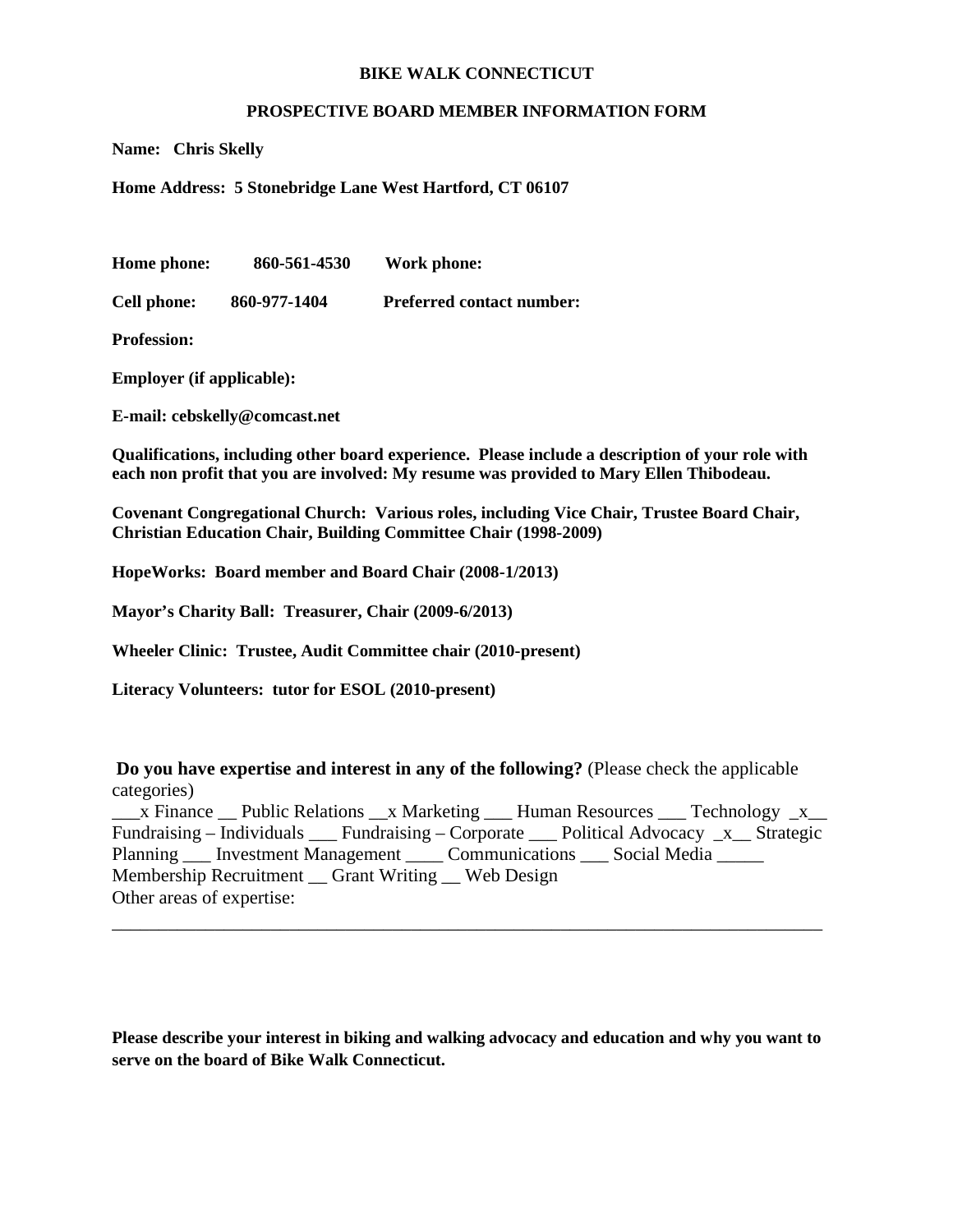**Biking is a newfound passion of mine, I am very interested in getting others to enjoy it as well. I have seen great benefits in terms of health and fitness and think more people need to be educated about biking. Safety is a concern especially when travelling on roads where the biking culture is not widespread.** 

**What other non-profit organizations are you actively involved in? see above** 

**Time Availability.** *Currently Bike Walk Connecticut has one staff member, our Executive Director. Board members are expected to serve as an officer or committee chair and be actively involved in the operation of the organization and its activities. Currently, the board meets every other month in person with executive committee meetings in the off months. The board also works informally between meetings via email.* 

**What time commitment for board activities, including committee work, will you be able to make?** 

Attend meetings. More time for committees after 6/13.

**Name and contact information of two references.** 

**Dorothy Shugrue, Executive director, HopeWorks 860-561-1175** 

**Ann Mikulak: HW board member 860-523-4639** 

*If you have any questions regarding the board, please contact Sandy Fry, Nominating Committee chair at 860-247-5329 x3090 or sfry@hartfordtransit.org*

*Please return form to sfry@hartfordtransit.org*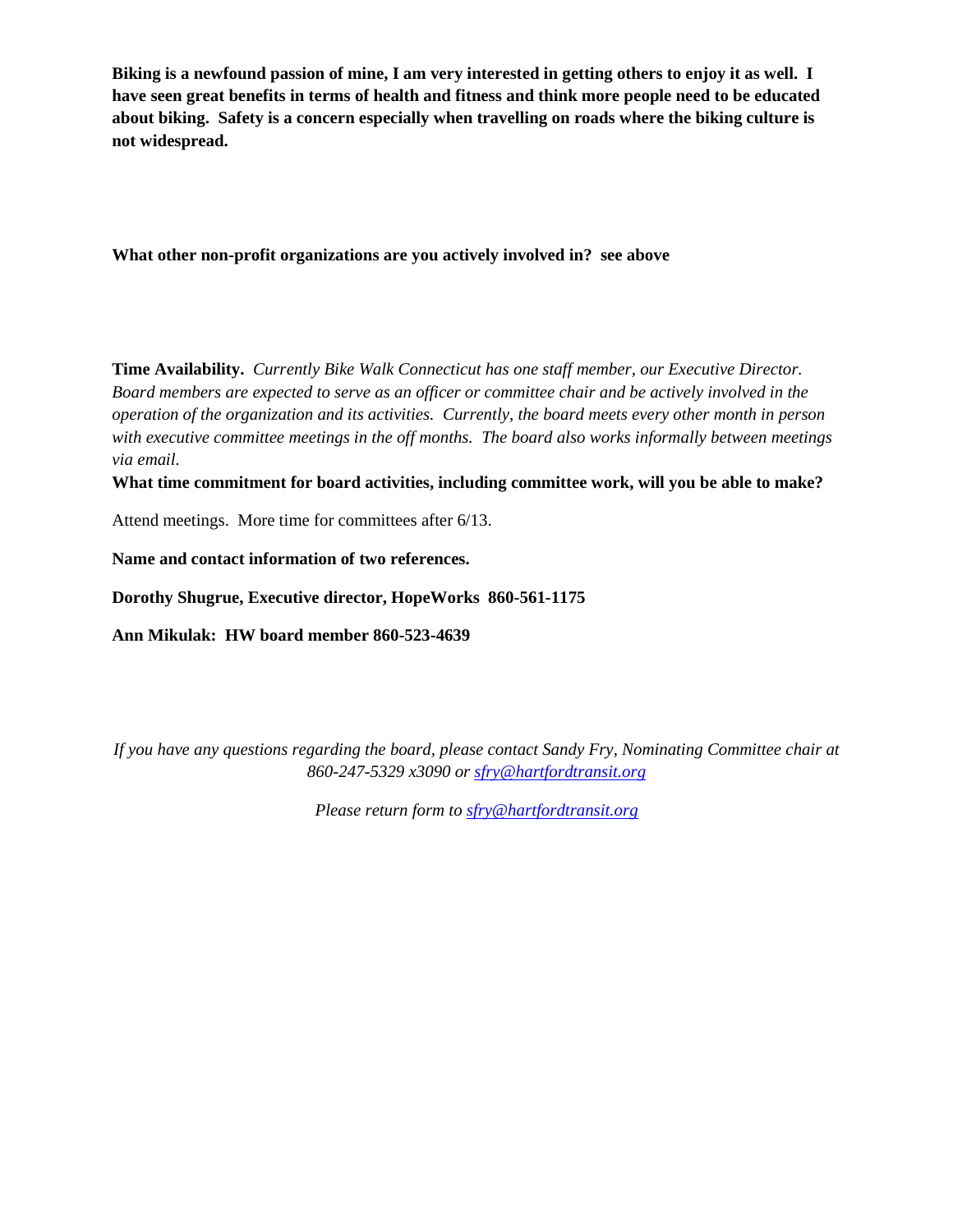#### **BIKE WALK CONNECTICUT**

#### **PROSPECTIVE BOARD MEMBER INFORMATION FORM**

**Name:** Gary Griffin

**Home Address:** 12 Squadron Line Road Simsbury, CT 06070

**Home phone:** 860.217.0367 **Work phone:** 860.954.1371

**Cell phone:** 860.748.9486 **Preferred contact number:** Cell

**Profession:** Director of Communications

**Employer (if applicable):** Travelers

**E-mail:** ggriffin@travelers.com

#### **Qualifications, including other board experience. Please include a description of your role with each non profit that you are involved:**

I am a very passionate and committed cyclist and runner. Since I spend a considerable amount of time on the roadways in Connecticut, I am very interested in increasing safety, making it more accessible and communicating the benefits of biking and walking to more residents.

I have worked with the CT Safe Routes to school program and helped launch WalkitBikeit to school, a statewide program aimed at getting more kids to walk and bike to school. I also aided in the design and direction for the current Bike Walk CT logo.

Currently, I hold no seats on any nonprofit boards, but I did spend three years working for the National MS Society as a communications director and spent a considerable amount of time developing the marketing strategy and promotion for the annual MS Walk and other cycling events hosted by the Chapter.

Passion for cycling: Ironman Triathlete, commuter, bike collector

**Do you have expertise and interest in any of the following?** (Please check the applicable categories)

\_Finance \_x\_ Public Relations \_x\_ Marketing \_\_\_ Human Resources \_\_\_ Technology \_\_x\_ Fundraising – Individuals \_\_\_ Fundraising – Corporate \_\_\_ Political Advocacy \_\_\_ Strategic Planning Investment Management x Communications x Social Media Membership Recruitment \_\_ Grant Writing \_x\_ Web Design Other areas of expertise:

#### **Please describe your interest in biking and walking advocacy and education and why you want to serve on the board of Bike Walk Connecticut.**

\_\_\_\_\_\_\_\_\_\_\_\_\_\_\_\_\_\_\_\_\_\_\_\_\_\_\_\_\_\_\_\_\_\_\_\_\_\_\_\_\_\_\_\_\_\_\_\_\_\_\_\_\_\_\_\_\_\_\_\_\_\_\_\_\_\_\_\_\_\_\_\_\_\_\_\_

I have personally witnessed the progress that Bike Walk Connecticut has achieved and would like to join the efforts underway to continue this advancement. I have a passion for biking and walking and I would love for our state to be viewed as a leader in advancing safety and education. My passion for biking has extended to my young family and I would love to get others engaged in experiencing its great benefits.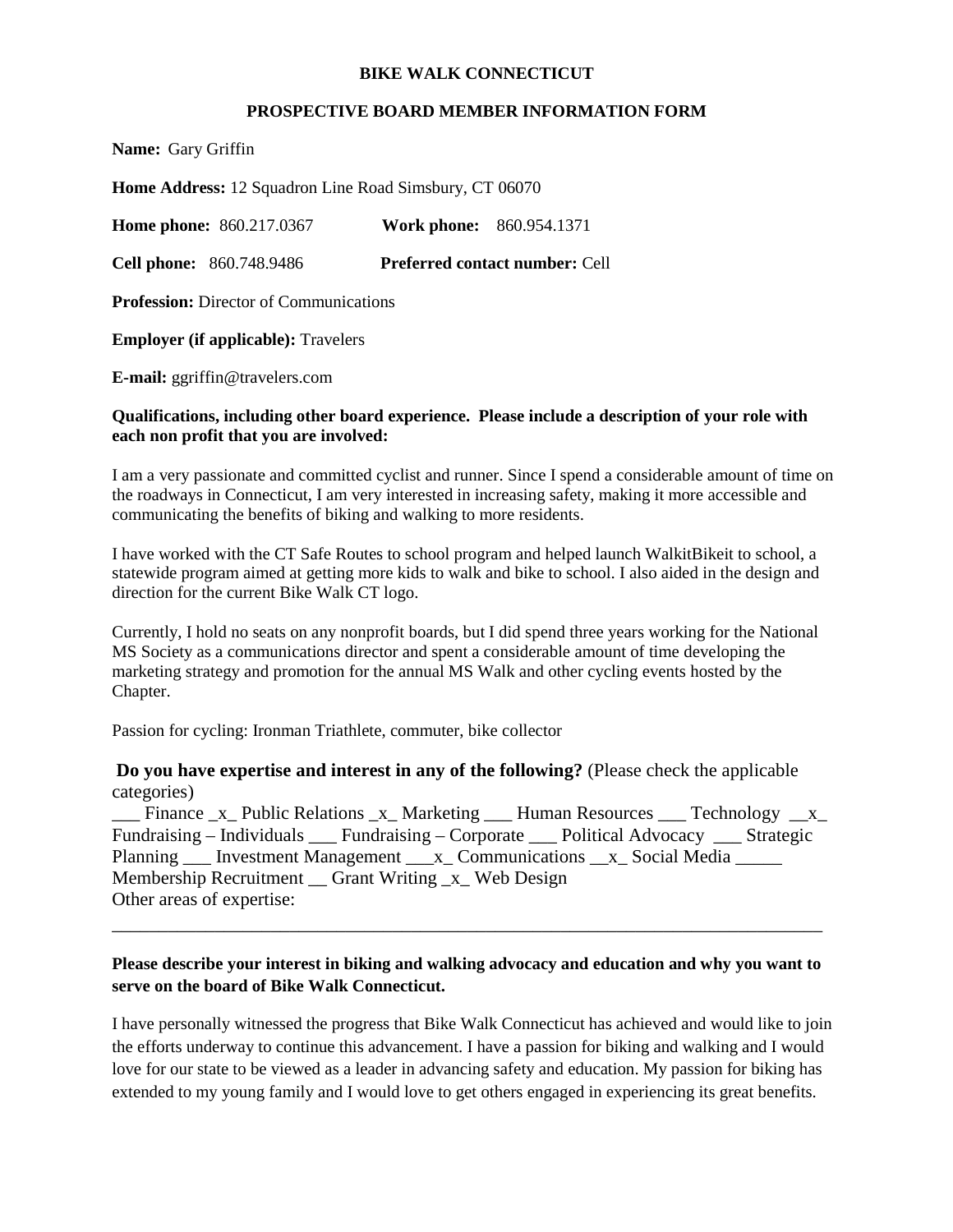#### **What other non-profit organizations are you actively involved in?**

None at this time.

**Time Availability.** *Currently Bike Walk Connecticut has one staff member, our Executive Director. Board members are expected to serve as an officer or committee chair and be actively involved in the operation of the organization and its activities. Currently, the board meets every other month in person with executive committee meetings in the off months. The board also works informally between meetings via email.* 

#### **What time commitment for board activities, including committee work, will you be able to make?**

I can commit to the meeting schedule and would be more than happy to assist in other activities – marketing, public relations and events.

#### **Name and contact information of two references.**

Denis Horrigan, CT Wealth Management 860.470.0290

Jennifer Wislocki, Travelers 860.277.7458

*If you have any questions regarding the board, please contact Sandy Fry, Nominating Committee chair at 860-247-5329 x3090 or sfry@hartfordtransit.org*

*Please return form to sfry@hartfordtransit.org*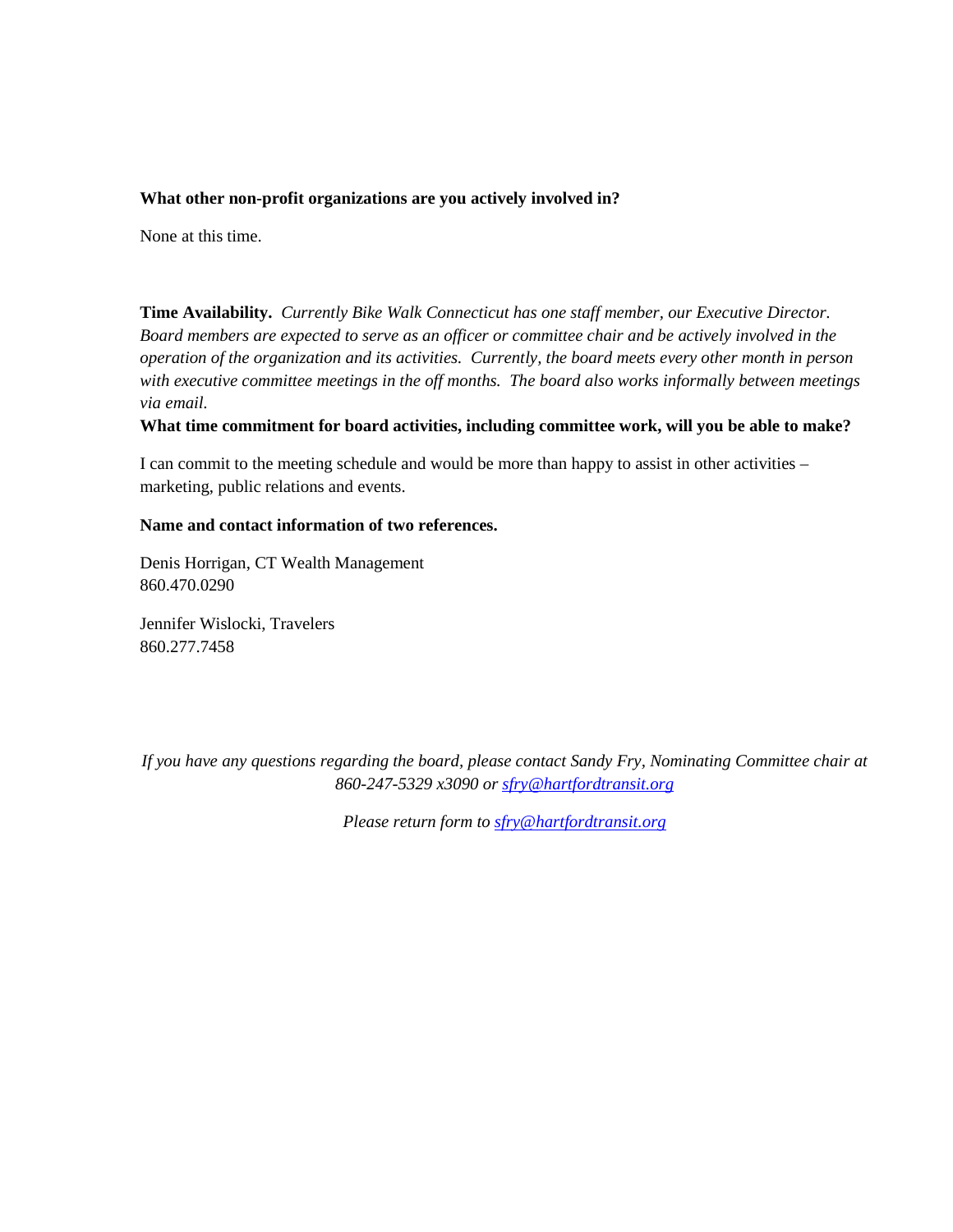#### Bike Education Projects for 2013

#### Proposal by MaryEllen Thibodeau

#### January 3, 2013

A robust bicycle education program requires dedicated staff or volunteer (non‐instructor) time to oversee most aspects of the program, including responding to questions from the public, interacting with sponsoring organizations (e.g. South Windsor Schools) and prospective participants, publicizing courses, preparing proposals and procuring instructors. At this point, we do not have that capacity. What follows is a modest proposal, but one that will require additional paid or volunteer resources.

#### Traffic Skills 101 Classes

Offer minimum of four at Bike Walk CT office using LAB on‐line curriculum for classroom portion

Reduces number of hours of LCI led course from 9 to 4‐5

Allows for more flexibility for participants

Reduces instructor cost and allows reduction in course fees

Will price to cover direct expenses plus overhead

#### League Cycling Instructor Seminar

Host one LCI Seminar at Bike Walk CT office Spring 2013

Seminar put on by League of American Bicyclists (LAB) but organized by Bike Walk CT

All fees paid to LAB

Bike Walk CT time spent organizing class is not compensated – value created by increasing number of LCIs

#### Teach the Teacher Course

One day course taught by Jim Arnold at Berlin High School in April 2013

Aimed at training PE teachers to add bike ed to PE curriculum

Can be priced to cover direct costs plus overhead

Increases number of children taught bike ed in school

#### South Windsor 4<sup>th</sup> Grade Bike Ed

Responded to request for proposal to teach 6 hour bike ed course in two schools over two weeks (20 hours per week in June 2013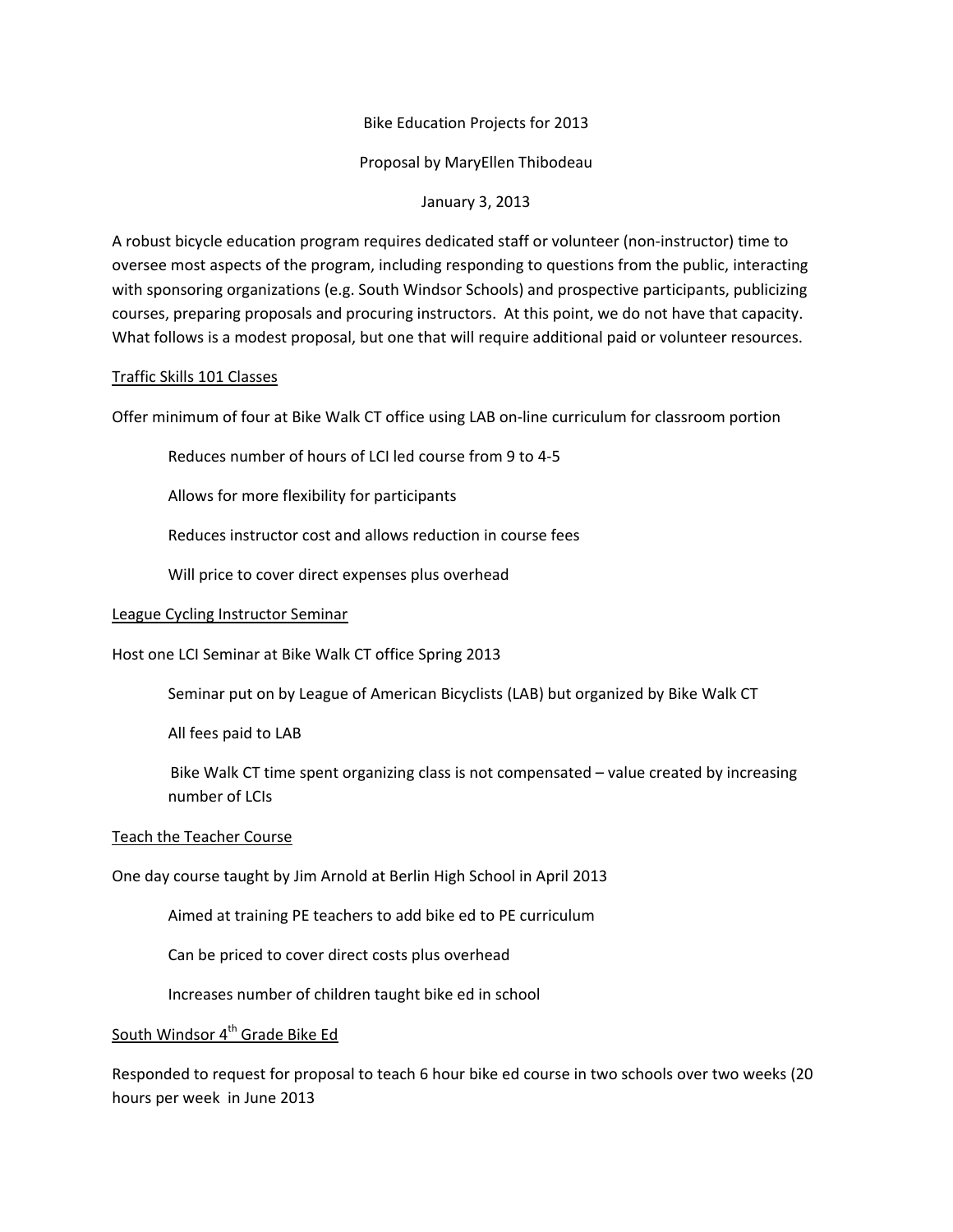#### Priced to cover direct costs plus overhead

#### Camp Woodstock Counselor Training

Camp has expressed interest in June bike ed training for counselors who take campers on bike trips

Rough estimate provided for 4‐6 hour course

Received \$1000 donation to cover cost

#### Bike Safety Assemblies

As part of CSG corporate sponsorship at \$15,000 level, Bike Walk CT would make short presentations at school assemblies on bike safety.

Curriculum was developed and used by Richard Dureshin in Rhode Island

Would be part of events related to a Newport to Mystic Bicycle Race planned for early June

Could be taught by volunteers

#### Staffing Proposal

In 2012, our bike education program was priced to cover direct costs and overhead. The Board authorized \$5000 to cover cost of a part-time bike ed coordinator – most of which was not spent. Based on my experience doing much of the coordination over the last year, this is not something we should expect to cover with a volunteer. It takes knowledge of bike education (LCI training is preferable), significant time and is deadline sensitive. I propose including \$5,000 for a bike education coordinator (250 hours at \$20 per hour) in the 2013 budget. This should allow us to carry out the programs listed above and add classes and programs.

#### Bike Education Committee

To be established to make recommendations to the Board and Executive Director on best practices and funding opportunities to support a bigger bike education program and increase government and corporate support for bike education in general.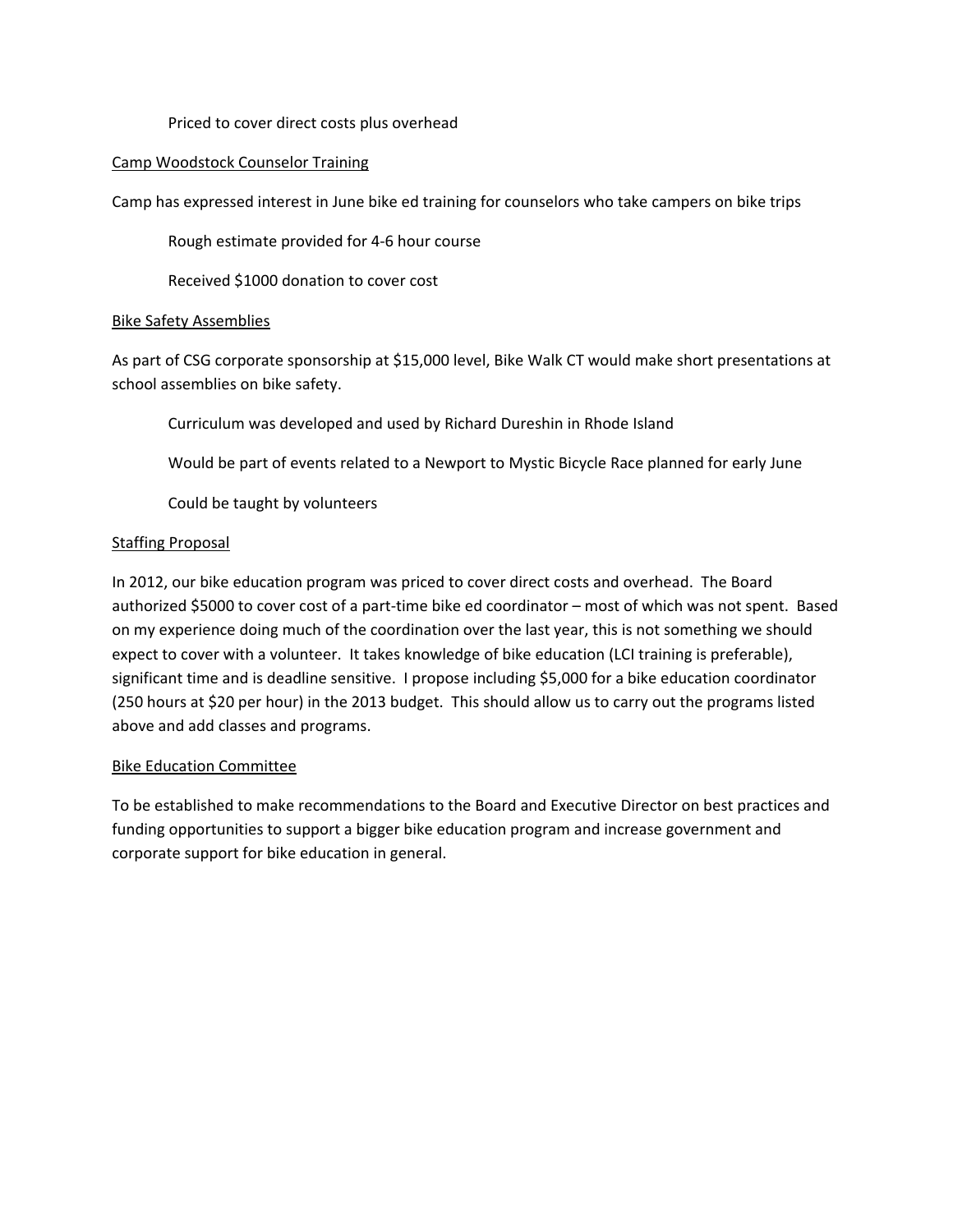

Having a good working board-staff relationship makes your organization's direction definitive, operations smooth and programs and initiatives more effective. Rob Sadowsky, Dan Grunig and Chris Morfas have all worked on those relationships from both sides, as executive directors and as board members, and on this call they discussed strategies to strengthen your board-staff relationship.



**Rob Sadowsky Executive Director** 





**Dan Grunig Executive Director**





**Chris Morfas Board Chair**



### **Board roles and staff roles**

- The board is responsible for setting the priorities of the organization: its mission, vision, values and goals. It's heavily involved in fundraising, as well.
- "Your board is your policy center," says Rob. "They're the ones thinking at a high level, trying to push the organization in ways to make it better." They have a role as a sounding board and leadership. In most groups, they are responsible for fundraising and making valuable connections. They provide oversight, evaluation, innovation and guidance but not management or personnel decisions (except for those who report directly to them, like the executive director).
- "The board is the 'what' and the staff is the 'how,'" says Dan. "The board, for example, would decide, 'We want to get across that river and we have this much budget to do it.' It's up to the staff to do an analysis to see if a tunnel or a rope swing or a cannon is the best way to do it, and then implement it." It helps to have a clear definition of those roles.
- "It's the board's role to establish the long-term strategic direction of the organization — its mission, vision, values and goals," says Chris. "When you get more into the work plan of short- and medium-term objectives, that's where the staff really comes into play." Staff coordinate, listen and give input to the process of strategic planning, too.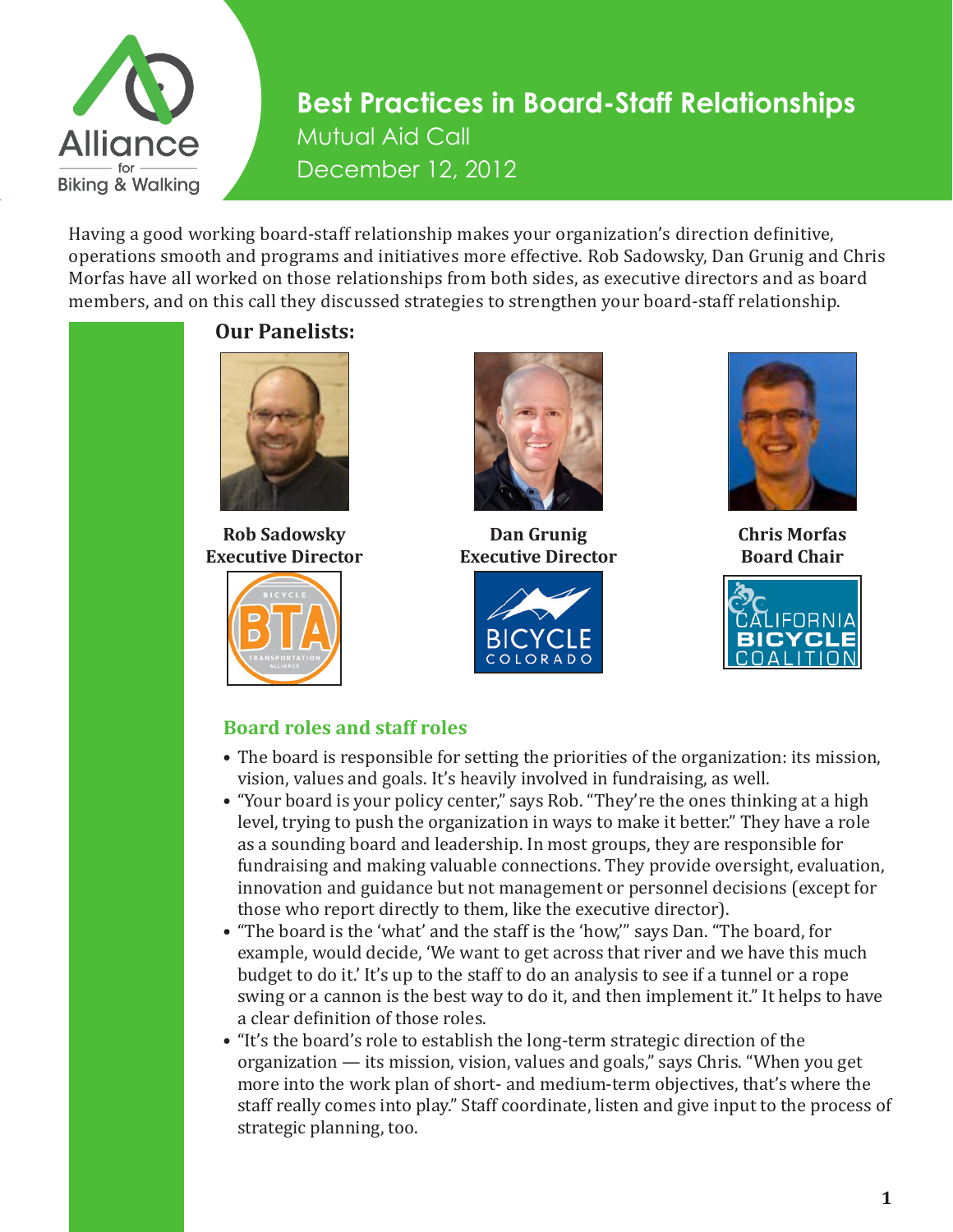

- Staff implements the strategic direction that the board agrees upon.
- "Staff has the role of providing a reality check upon the board, in terms of staff's understanding of what the organization's resources are, the environment in which it is operating, the opportunities that are in front of the organization," says Chris.

### **Communicating effectively**

- "I have weekly phone call meetings with the board president, and at least once a month we meet in person," says Rob. "We have monthly executive committee meetings, which tee up our board meetings and helps slate upcoming issues."
- Make your board meetings about decisions. "I think it's a way of showing respect for the value of your volunteer board members' time," says Chris. "You're bringing them together for a reason, to make decisions, and making decisions requires everyone to be prepared in advance." Get meeting materials out to board members at least a week in advance. Foster an environment where staff treat board members with respect and use them efficiently.
- Have multiple presenters at meetings. "It shouldn't be the board chair or the executive director dominating the meetings," says Chris. "Always try to have three to five different board members presenting individual items over the course of the meeting to empower people and encourage participation."
- Streamline your reporting. Instead of using time to present staff reports during a meeting, have a running Google document/spreadsheet with items available ahead of time. BTA has a data-driven dashboard (a straightforward one-page tool) to show progress and metrics on the objectives the organization trying to reach.
- Communication strategies differ from organization to organization. "It's important to consider the geographic dispersion of the board members," says Chris. "How often you actually get together face-to-face is an important consideration in terms of the communications and expectations you can establish."
- Consider transparency as a mechanism. "We do a report to staff or to the board, it goes to board and staff," says Rob. "We share financial statements with board and staff, we share board minutes with board and staff. We'd rather be transparent about that process. The board can still enter into executive session."
- Have rules about communications. BTA has all staff-to-board communications go through the ED or board president. On the other side, individual board members should not issue orders to the executive director; they are supposed to make decisions as a group but can follow up on implementation questions.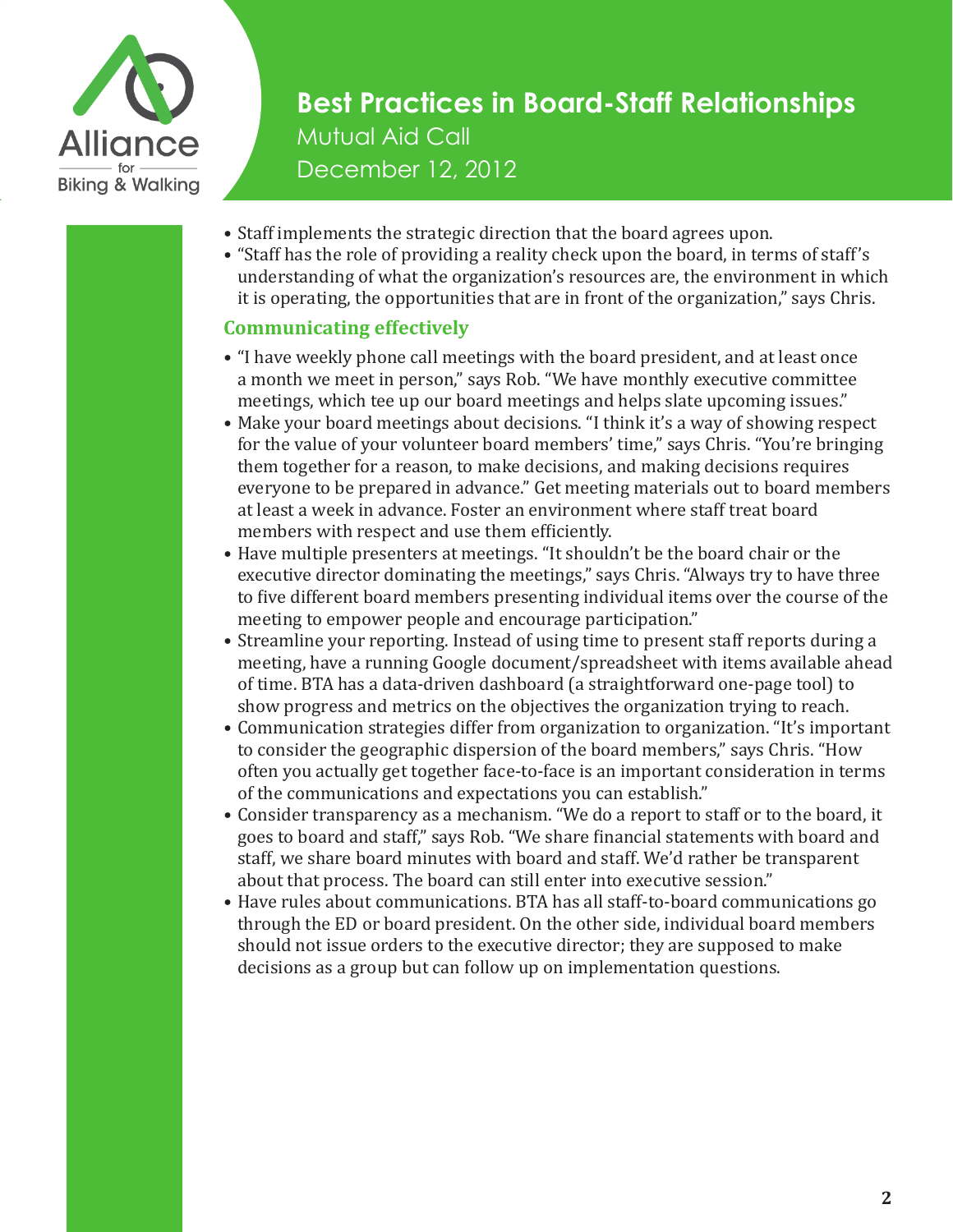

### **Board development**

- Your board nomination and development processes are extremely important. "Just like you should have a transition or succession plan for key staff members," says Rob, "your board should also have a succession plan. If you're on a board, or as staff, you should know right now who your next board president, vice president, secretary and treasurer are."
- BTA has a board nominating committee which helps develop the future leadership of the organization.
- Bicycle Colorado has used a matrix in the past to determine what their organization needs and the skills that board members bring and aspects of representation (diversity of background, ethnicity and location, e.g.). "We're moving away from a chart of what people have done and are looking at what they can do," says Dan. "It's more important to have a very excited and committed board member than to just plug a hole because you need a lawyer or an accountant."
- "As the board starts to transition away from the roles as a decision maker and an implementer," says Rob, "the people who are really good at serving on that collective form of government may not be the people who are really good at being the next stage of the board. The board needs to be conscientious about what skill level, what capacity, what kind of values and opportunities the board has as the organization grows." The same goes for staff. Maybe the best person to lead an organization as a sole staff member is not the same person you need to run the organization when it has seven staff members.
- Think about transition plans. "Your board is in transition, whether you know it or not," says Chris. "If you have the same board members you had one or two years ago, your board is transitioning towards obsolescence. If you have significant turnover, that transition is more apparent." As executive staff and as board, assess your board as it is, and continue to identify those individuals who will increase the board's capacity.
- Spend 10-15 percent of your time on board development communicating and developing relationships with board members and prospects; have a board development committee that identifies strengths and opportunities for board members; share individual successes among board members; and take a position on the board of another organization to guide your work.

**For many board members who haven't been raising funds, they're kind of intimidated. We've been involving them in thank-you calls to larger donors. We've worked with them a basic script to get into the conversation, but are giving them a chance to hear from those donors what's important to them and why they support Bicycle Colorado. That's a nice first step in terms of them being able to reach out, communicate, and learn to speak about the organization.**

**— Dan Grunig**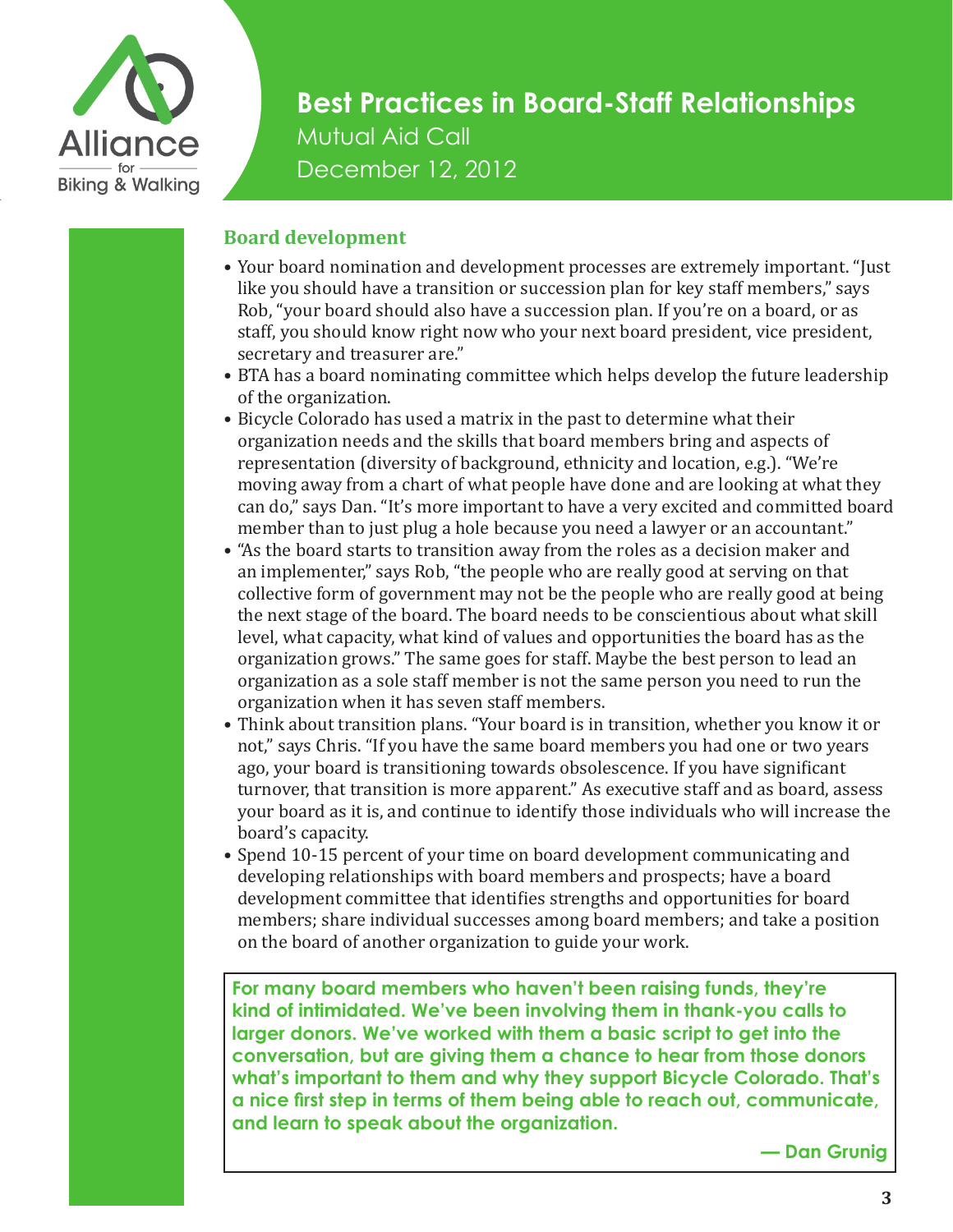

### **Systems that work for three organizations:**

|                               | <b>BTA</b>                                                                                                                                                              | <b>Bicycle Colorado</b>                                                                                                                                                           | <b>CalBike</b>                                                                                                                                             |
|-------------------------------|-------------------------------------------------------------------------------------------------------------------------------------------------------------------------|-----------------------------------------------------------------------------------------------------------------------------------------------------------------------------------|------------------------------------------------------------------------------------------------------------------------------------------------------------|
| Board<br>Meeting<br>Frequency | Six full board meetings<br>per year, one of them<br>is a day-long full staff-<br>board retreat                                                                          | Quarterly full board<br>meetings, monthly<br>executive committee                                                                                                                  | Six times per year, full<br>board meeting (two in-<br>person)                                                                                              |
| Committees                    | Active executive<br>committee; committee<br>chairs participate in<br>executive committee<br>meetings; committee<br>role is to tee up<br>decisions for the full<br>board | Aside from executive<br>committee, organized as<br>task forces; form around<br>an issue and disband<br>when work is done; staff<br>can get involved if their<br>work is required. | Mixed success;<br>sometimes the<br>organization needs to<br>respond quickly, and<br>committees work more<br>slowly; only have them<br>if they're effective |
| Reporting                     | Use dashboard tool,<br>reports available before<br>meetings                                                                                                             | Written and read in<br>advance                                                                                                                                                    | Shared via Google doc<br>or spreadsheet prior to<br>meeting                                                                                                |
| Organization                  | 15 FTE, 22 board<br>members                                                                                                                                             | 8 FTE, 19 board<br>members                                                                                                                                                        | 2 FTE, 12 board<br>members                                                                                                                                 |

### **Managing the transition as your organization grows and changes:**

- Developing a board position description is helpful. "Lay out the roles and responsibilities and what's expected of a board member in terms of time and financial commitment," says Dan. It's better to find out early if someone can't make the commitment.
- Engage the board in strategic planning. For CalBike, this served to establish expectations for staff and board, deliverables and metrics. The board-staff relationship changed to a shared understanding of the organization's direction for the board.
- When you have a good working board that hires their first executive director, sometimes the board expects that one person to do what everyone was doing collectively. Communication is key in helping the board step back without entirely stepping away. Some board members may enjoy the implementation role they had as part of a working board and may find it hard to relinquish those responsibilities to staff.
- Regrouping through strategic planning sessions and facilitated retreats can give the staff and board guidance on their changing roles.